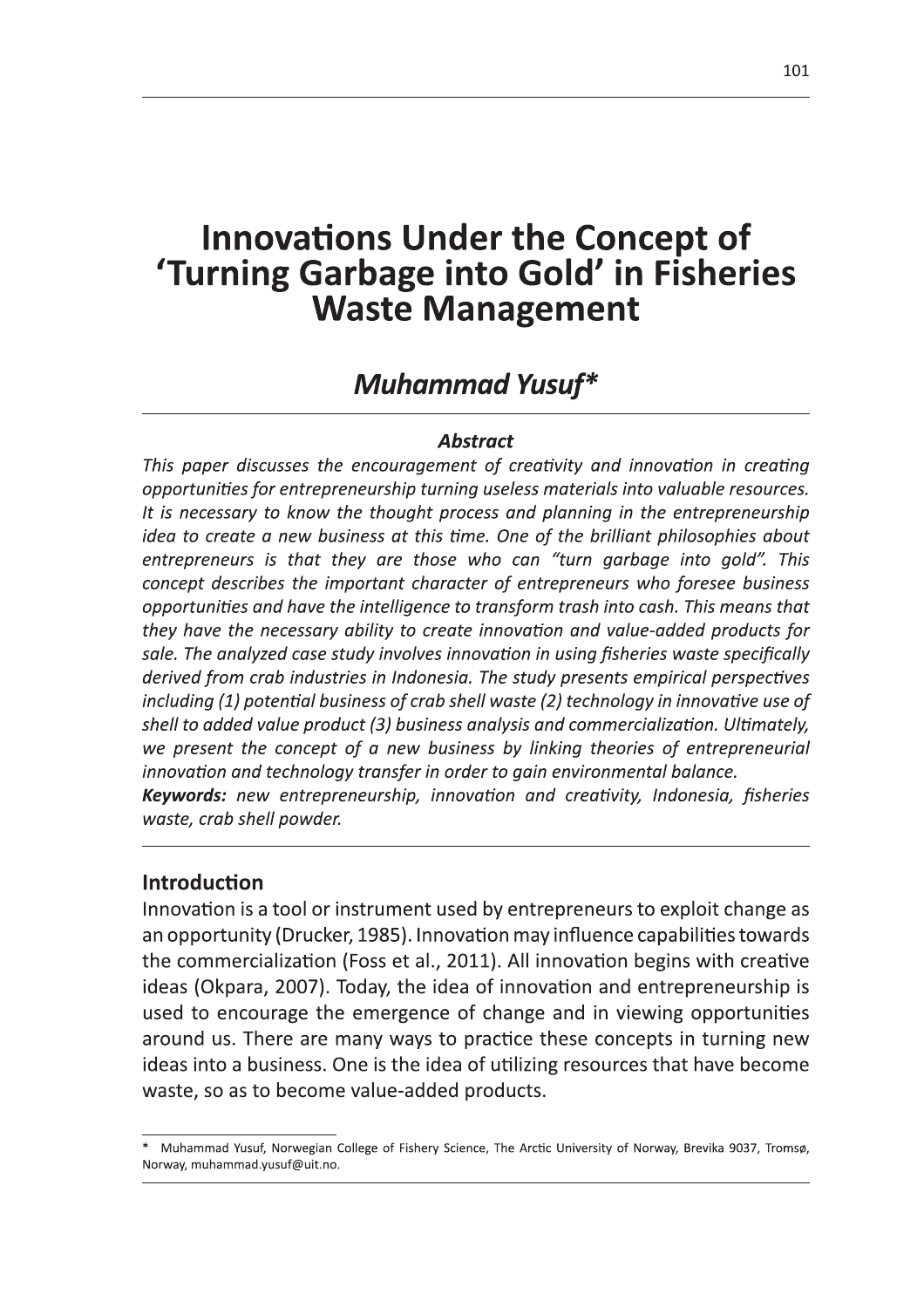# -  !

102 / Innovations Under the Concept of 'Turning Garbage into Gold' in Fisheries Waste<br> **Management**<br>
From idea to business; the implementation of business ideas, sta<br>
with the planning materials considered useless with reg From idea to business; the implementation of business ideas, starting with the planning materials considered useless with regard to the potential availability of other supporting resources, furthermore, determines the appropriate new innovations to be integrated in the business plan. An especially important aspect to consider is whether there are useful substances available in the waste. The main determining factor is the market: does the business idea have a potential to be developed?

The business world is now beginning to embrace new thinking in which entrepreneurial activity is referred to as one of the factors required to achieve sustainable business growth and to become highly competitive. Entrepreneurship is based on creativity, and continuous innovation is necessary to survive (Baldacchino, 2009; Barringer and Ireland, 2006; Nystrom, 1993; Okpara, 2007; Witt, 2004). There is a need to provide new insights into the concept saying that "entrepreneurs are those who can turn garbage into gold"<sup>1</sup>. One of the places where there is still untapped resource potential is waste of fisheries resource, which could provide an opportunity for new entrepreneurs.

The study on waste innovation, technology and commercialization is an important foundation for entrepreneurs and government initiative to attract attention to environmental issues as well as social and economic benefits associated with waste management. The study focuses on the following:

- Identifying opportunities in waste utilization and emerging innovations.
- Identifying the market for the implementation of business.
- $\blacksquare$ Identifying challenges, benefits, and implications in global  $\bullet$ perspective.

## Theory of entrepreneurship and innovations

### Drive entrepreneurs – create something out of nothing

Entrepreneurs are those who have the ability to see and evaluate business opportunities, collect the resources needed to take advantage of those opportunities and take the appropriate measures in order to ensure success (Meredith, Nelson and Neck, 1996). In another theory, entrepreneurship is the result of a process that applies creativity and innovation in a systematic and disciplined manner in order to meet the needs and capture opportunities in the market (Zimmerer and Scarborough, 1996). The role of the entrepreneur is to combine creative ideas with concerted action for business purposes. The characteristics of a successful entrepreneur include being able to complete

<sup>1 &</sup>quot;Seeing a business opportunity where others do not and acting on it". Gibson, in a lecture conversation on 19th March 2013. Entrepreneurial opportunity discovery and exploitation were two integral parts of the entrepreneurial process (Shane, 2003; Fuduric, 2008 ).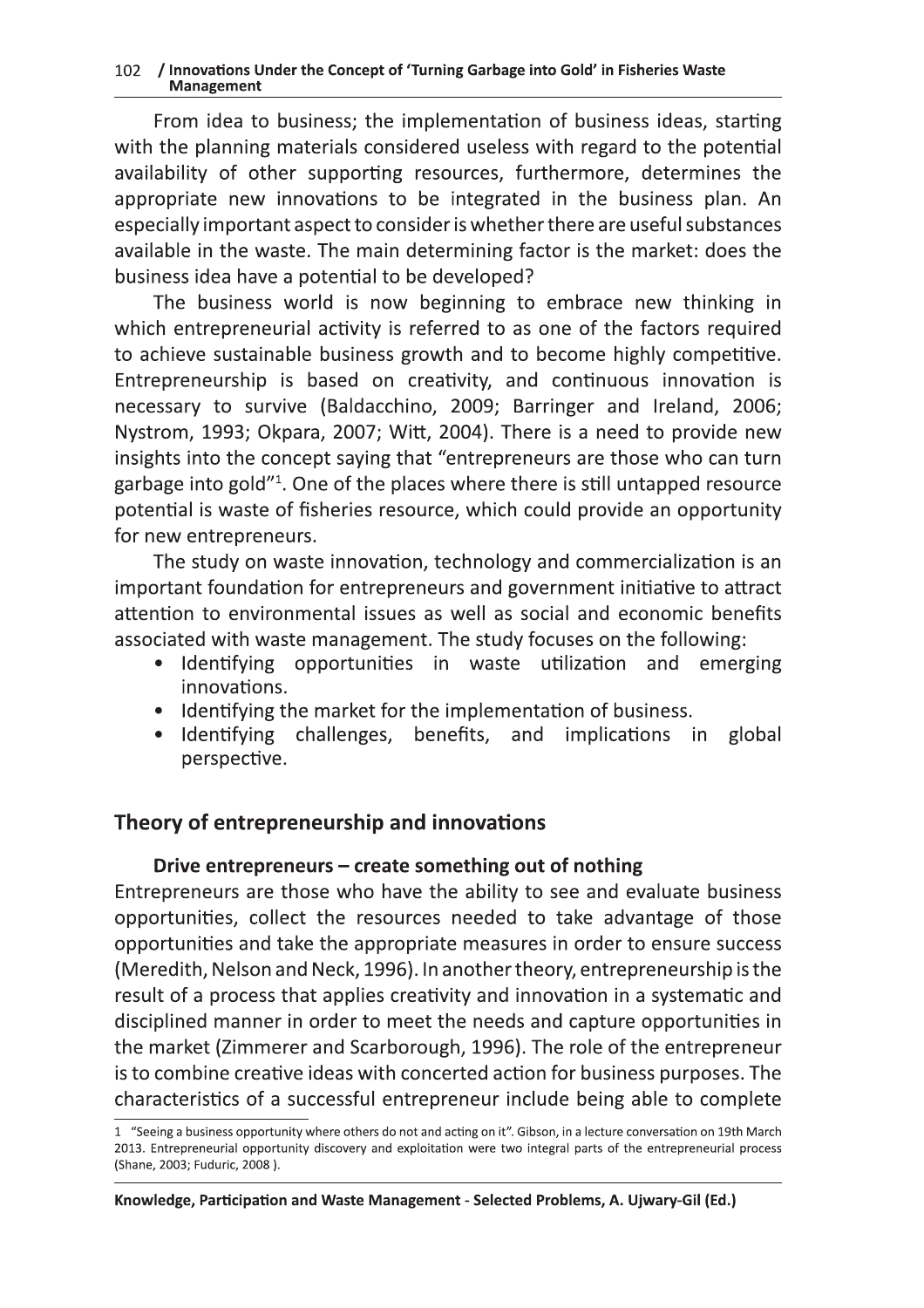the process of creativity, then generate innovation, until the application can be deployed and break into the market with a profitable and sustainable business.

Creativity is a necessary feature of an entrepreneur (Henry, 2007). Creativity is the ability to make or bring into existence something new, such as new solutions and new methods. Wycoff (1991) defines creativity as something new which has a useful value. Creativity involves seeing things that everybody else has seen but that no one else has made. Creativity has a broad meaning, but in this case it is the concept of adding value to items that are not useful in order to sell them. In this context, entrepreneurial strategy involves focusing on new ideas and new views to create products with environmental benefits that are also profitable. In this modern era entrepreneurs compete to master the market by providing new added value to products that meet the needs of the market<sup>2</sup>. On the other hand, entrepreneurs also create competition by seeing more and different ways to create new products or services that have never been there<sup>3</sup>.

A philosophy which is emphasized here involves the foresight to read business opportunities, and the courage and mentality, as well as the capacity to produce and sell high-value-added performance, described as "turning garbage into gold or money". This is what is meant by the essence of entrepreneurship. It needs to be added to the concept that recognizing the importance of implementing a strong work ethic and leadership are the hallmarks of the modern businessman.

Every entrepreneur should have character and competence. The reason for the birth of every business is to solve a problem of market needs and create new added value for consumer satisfaction. Without the added value there is no customer satisfaction, and no customers; then a business will fail. The key idea is that an entrepreneur uses creativity and teamwork support.

#### Open innovation and giving added value

Humphreys, McAdam and Leckey (2005) assert that innovations require some supporting elements that are essential for their implementation and can improve the performance of the new venture. Some of these elements are:  $(1)$  leadership,  $(2)$  empowerment,  $(3)$  culture,  $(4)$  technology,  $(5)$  learning,  $(6)$ structure, and (7) management. The problem that arises is how to transfer the appropriate innovation to new businesses because they are often faced with the problems of the investment cost, technology support, lack of creativity and long procedure, therefore impact on their businesses declines. The next problem is how new businesses can improve their innovation capabilities,

<sup>2</sup> Concept: create something new from something that already exists.

<sup>3</sup> Concept: create something from nothing.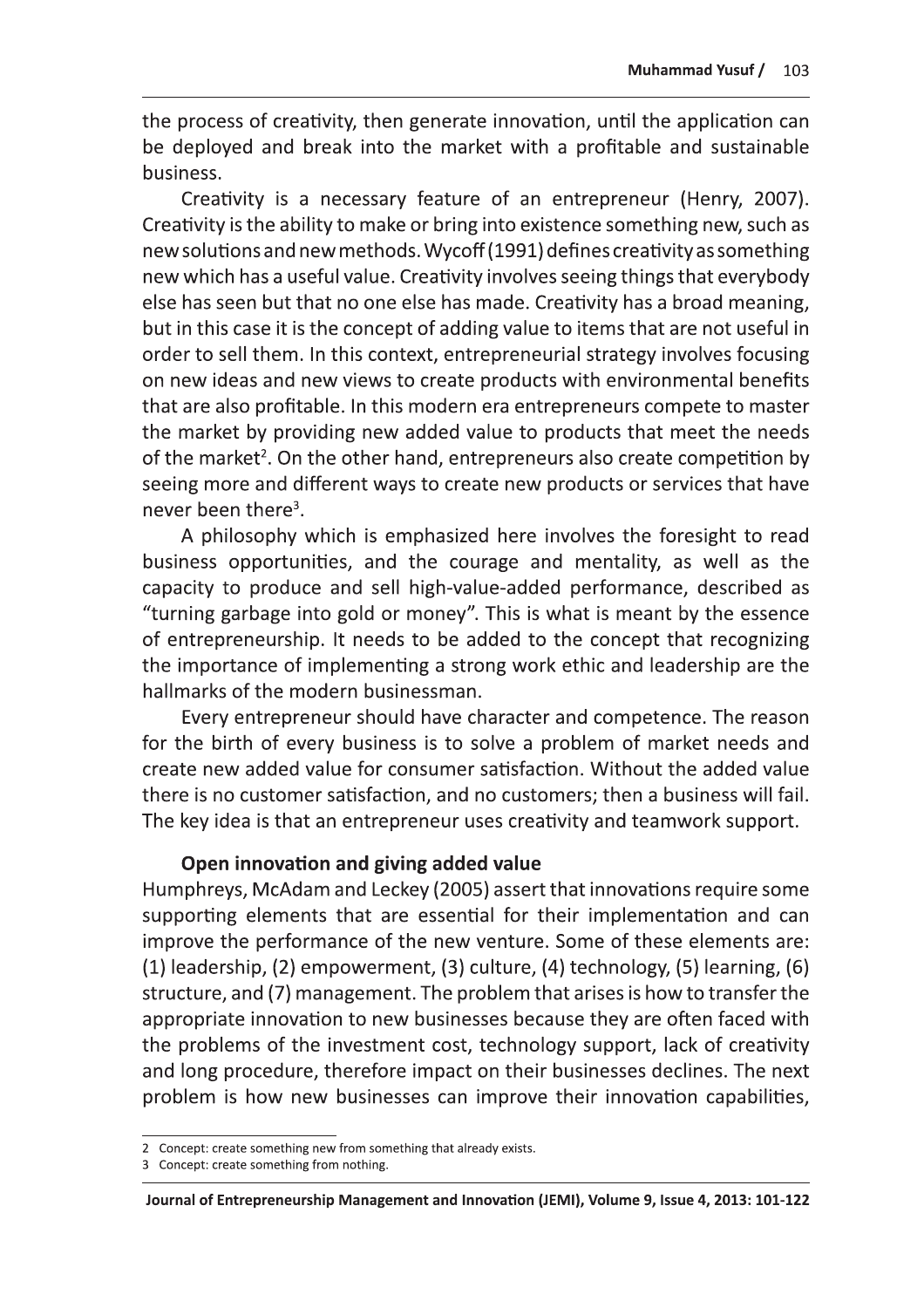because competition demands continuous consistency in innovating<sup>4</sup>. Moreover, starting a business by creating products from waste is risky. New businesses often run out of the power to be able to make innovations and are unable to compete.

Technological innovation opportunities can be found by doing research on the real possibilities of utilizing waste products. Using the appropriate technology in the waste processing business is not just the way the business team can benefit in terms of productivity, but also requires support technology that is able to adjust to the scope of work conditions. An awareness of the importance of innovation to new businesses requires the intervention of masterminds such as universities, research institutes, and companies. Technological innovation opportunities can still be created in order to get closer to the needs and culture of work. Technological innovation-oriented work culture can be an alternative solution to increasing business productivity. This can be done, for example, by making simple technological innovations in the operation of a device to make it simple in design and maintenance, as well as durable. However, not all innovation is technological as there should be consideration of the community role and households participation in waste recovery and reuse models.

Why innovate? Innovation is the successful exploitation of new ideas<sup>5</sup>. To be successful, entrepreneurs must know where and how their business will achieve its goal. This is why a clear concept of innovation is required for business needs to survive and thrive. Entrepreneurs need to adopt more effective operations and meet the realities of their intended market. Is there a high market demand for a product made from raw material waste? What innovations are needed? This can be answered with the appropriate methodological design innovation so they can understand the importance of innovation and how they do the innovation stages.

Why should we give added value to waste? The concept of value added can be interpreted as something that provides additional benefits, usefulness and also good quality during the process and in the final product (Fenoaltea, 1976). Waste generated by the industry can be processed into something more useful and is positive for the environment. In general, industry is less creative in managing waste. Waste minimization at source through the utilization of waste is achieved by looking at the benefits contained in the waste itself. Efforts in exploring this will reduce the volume of waste while also generating profits.

<sup>4</sup> Innovation-orientation depends on the exploration of new possibilities through search and experimentation (Molina-Castillo and Munuera-Aleman, 2009).

<sup>5</sup> Innovation defined as an idea, or object that is perceived as new by individual or other units of adoption like consumer and distributor groups (Rogers, 2003).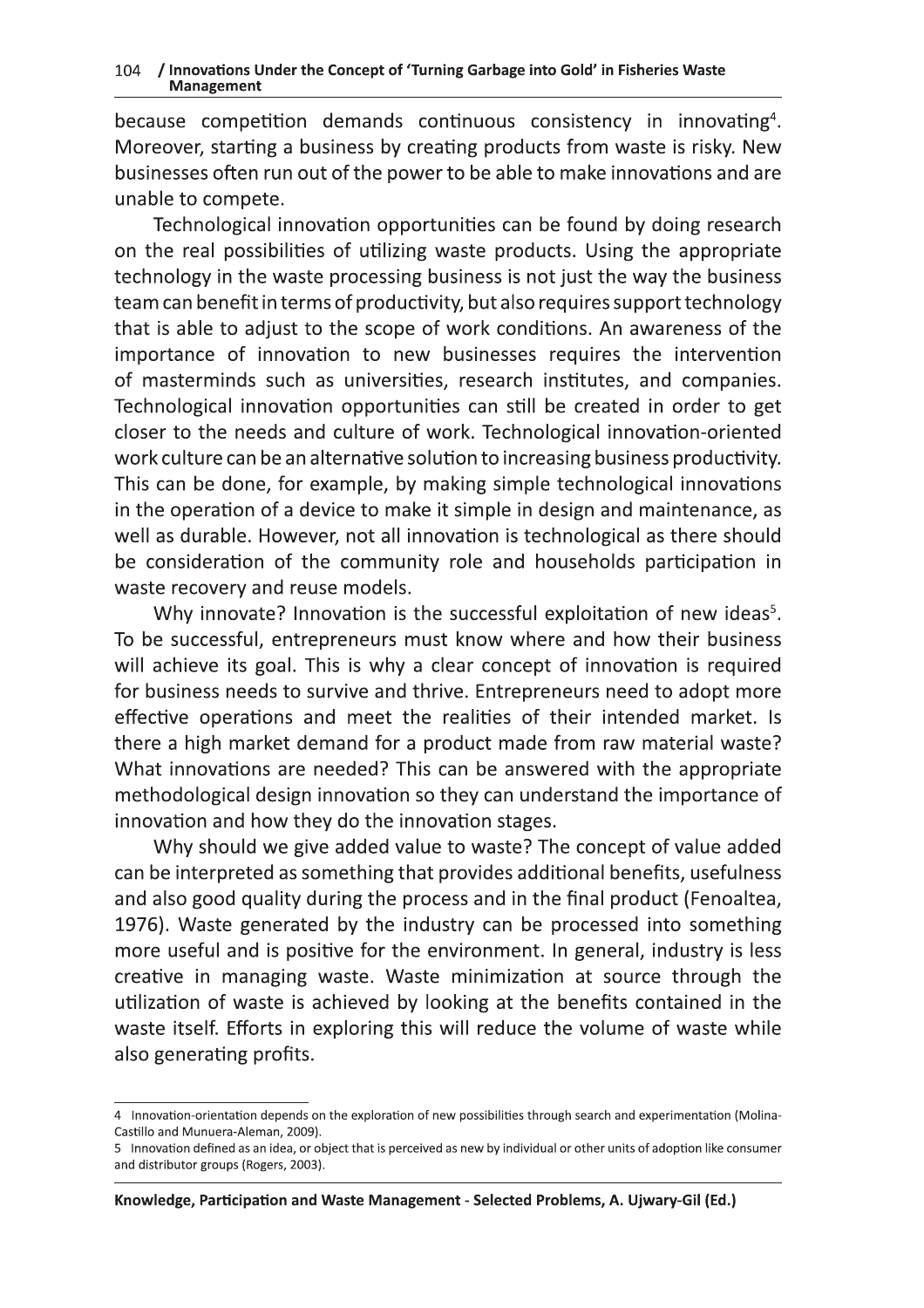#### **Entrepreneurship and transfer technology**

The gap between producers and users of technology has prompted various efforts to accelerate the rate of technology transfer from the laboratory to the market level. Collaborative efforts between the technology providers and users become an important factor. One of them is in environmental technology, especially the technology of waste treatment. Selection of waste treatment technology is essentially determined by the characteristics of the waste, which may be a result of processing value-added products. Selection of the technology to be used depends on the needs of the industry and the target market.

The success of technology transfer requires knowledge from various disciplines (Reisman, 1989). Transfer of technology has fairly broad definitions which comprise efforts to divert the understanding and skills of technology or knowledge developed within an organization to the other<sup>6</sup>. Nevertheless, the adoption of a technology does not necessarily create or result in growth and revenue performance in a business. Based on the premise that innovation and new technology play a role in the growth of a business, the entrepreneur is trying to put together a plan that encourages innovation with the assumption that the technology will become an integral part of its business growth. Government should therefore accelerate the transfer of technology, where technology and economic growth is one component of development (Melkers, et al, 1993).

With the use of modern technology, a product will grow to the point where it becomes more competitive. In order to win the competition, when marketing products, manufacturers must consider not only the quality of the product alone, but also the business strategy of market orientation (Jaworski and Kohli 1993; Narver and Slater, 1990), innovation (Foss et al., 2011; Rogers, 2003)<sup>7</sup>, and entrepreneurial orientation (Lumpkin and Dess, 1996, 2001; Weerawardena, 2003)<sup>8</sup>. To encourage entrepreneurial success in applying technology it is necessary to attempt to address gaps through presentation and use of research products and technologies. Effective mediation can connect two-way collaboration between research institutions and the business community as a user.

Why is technology so important? Technological orientation is viewed as an instrument of strategy, policy-oriented product development can be used with technology for management of the competition, with the assumption

Journal of Entrepreneurship Management and Innovation (JEMI), Volume 9, Issue 4, 2013: 101-122

<sup>6</sup> Knowledge and technology transfer as an interactive process with a great deal of back-and-forth exchange among individuals over an extended period of time (Gibson and Smilor, 1991).

<sup>7</sup> Adoption innovation concepts and taking innovation to the market.

<sup>8</sup> Entrepreneurial orientation refers to the specific organizational-level behavior to perform risk-taking, self-directed activities, engaged in innovation and react proactively and aggressively to outperform the competitors in the marketplace (Lumpkin and Dess, 1996).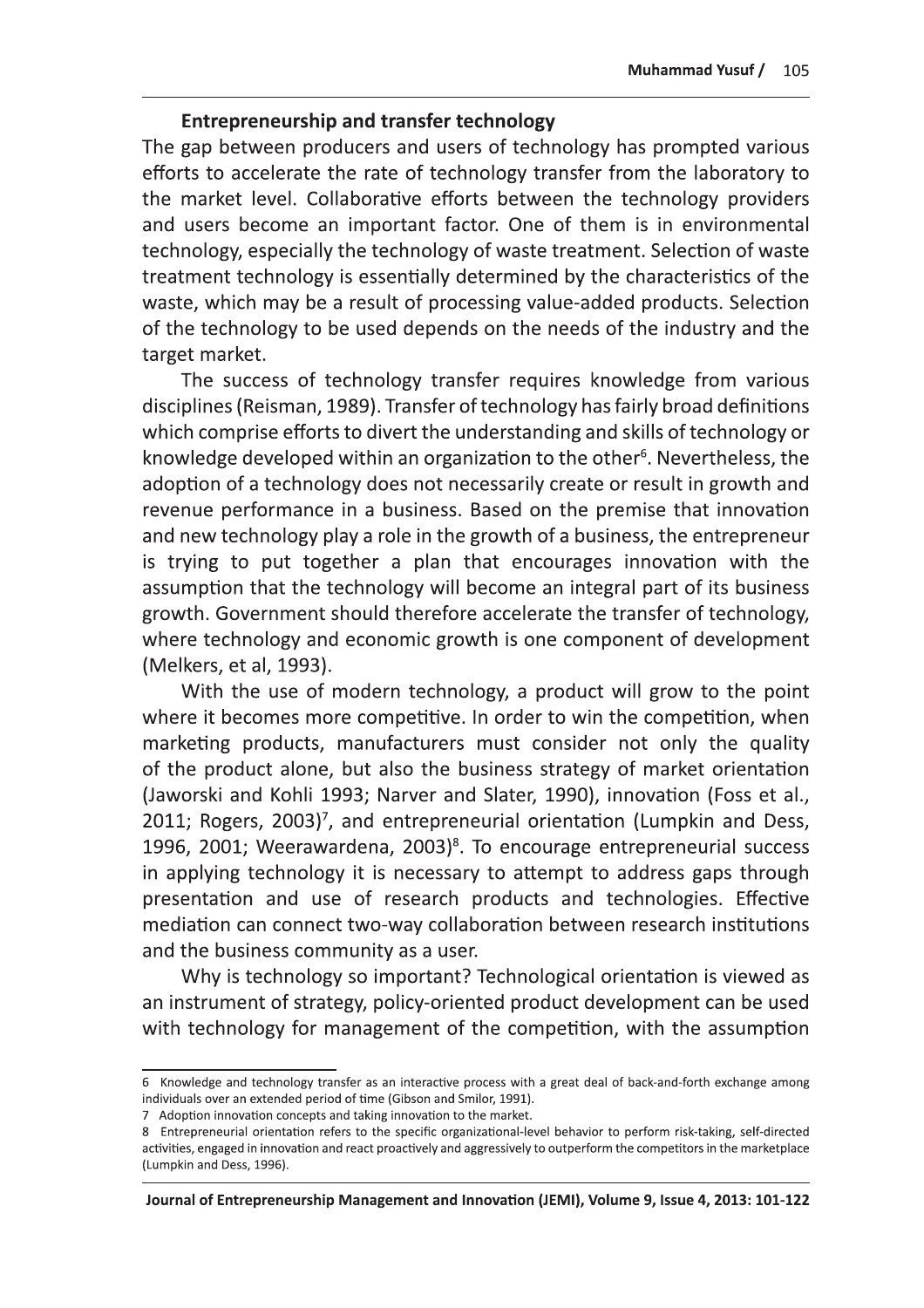that with the more advanced technology used, there will be increasingly innovative products produced and a greater chance of success. Advances in technology have been able to optimize achievement and support in entrepreneurship.

Entrepreneurs rely heavily on technology. The application of new technology is a decisive factor in the development of new products. Technological advantages in a product can attract consumers to buy it. Technology may accelerate new product development and create advantages (Li and Calantone, 1998).

### **Methodology**

This study is to design a business framework for the identification of entrepreneurial opportunities through innovation. The goal is to analyze new entrepreneurship which creates innovation and is smart in addressing business environment. The primary data collecting for survey was conducted in Indonesia in crab industries, furthermore it was supported by secondary data for an overview of the potential marketing. The following steps of research including observations, experiments and descriptions were taken:

- Observation step is a series of surveys conducted to explore the  $\bullet$ potential of raw materials, process flow on crab industry and R&D industry activities. It involved direct interviews with the employees and managers of crab factories in Indonesia.
- Experiment step is a technical test in processing crab waste conducted  $\bullet$ on laboratory scale in order to find beneficial substances. The purpose of the laboratory test is to observe the structure of shell powder and analyze the final product.
- Description step is an overview of the supporting factors including  $\bullet$ business planning, team building and commercialization strategies. The results described provide a factual overview of the benefits of crab waste and are further explained in the business concept.

The marketing data for organic waste products was collected from reports, trends and forecasts that have already been published through books, journals, news and internet sources. The marketing overview provides wider information to help identify business prospects and assess market potential. Marketing analysis can give a business a picture of what kinds of new products and services may bring a profit (Pyle, 2010).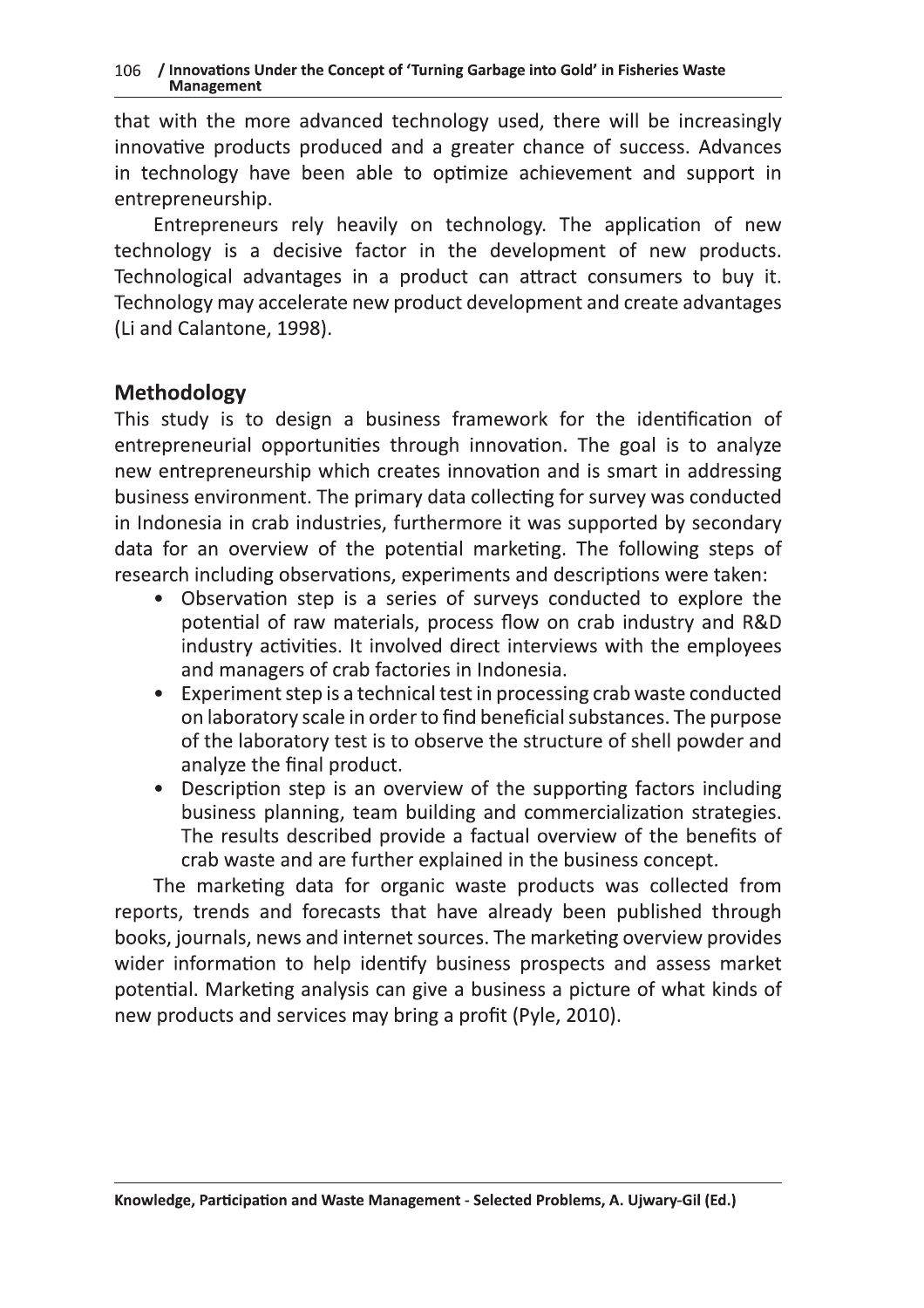#### Study innovations in organic waste management for business

#### **Fisheries waste management**

Fisheries waste, is it a problem or does it have potential? Fishery development is progressing rapidly now, as well as manufacturing a product that can be used to meet food needs and create revenue sources, they also produce waste in the form of waste solids, liquids and gases. Until now these wastes have not generally been well managed and exploited, but have been thrown into the sea, rivers, lakes, beaches and other places. If it continues, this will disrupt sustainable development of the fishery sector in the future. This of course does not fit with the concept of environmentally sustainable development. In addition, such waste disposal practices can reduce the utility and value of fishery products, so it is very detrimental to the economy. The magnitude of the problem of waste management in the fisheries and aquaculture industry depends on the waste volume, its polluting charge, rate of discharge and the assimilatory capacity of the receiving medium (FAO, 2013).

Fisheries waste management has become a complex issue both technically and commercially. Of key importance in fisheries industries that produce organic waste is the focus on preventing the production of waste through waste minimization and reproduction of waste materials. In their business activities, fishery industries can be combined with the utilization of its waste materials byproduct. This course will give double the value added to society if they can manage it. Adding value to the management of waste in the fisheries industry could be a pattern that combines business processes as well as processing industry waste products in an economical way. These efforts can also be made by developing partnerships with new entrepreneurs by providing an incentive to treat waste. In these efforts, industry and new entrepreneurs should mutually benefit.

#### A business potential by utilization of crab waste

Creating innovation from crab waste into value added product aims to introduce ideas that can improve the environmental quality and open new business opportunities. There are several benefits from adding value to the crab waste, including: (1) the exploration of natural resources to product innovation (2) the use and transfer of technology (3) provision of economic value to the waste (4) open networking and marketing.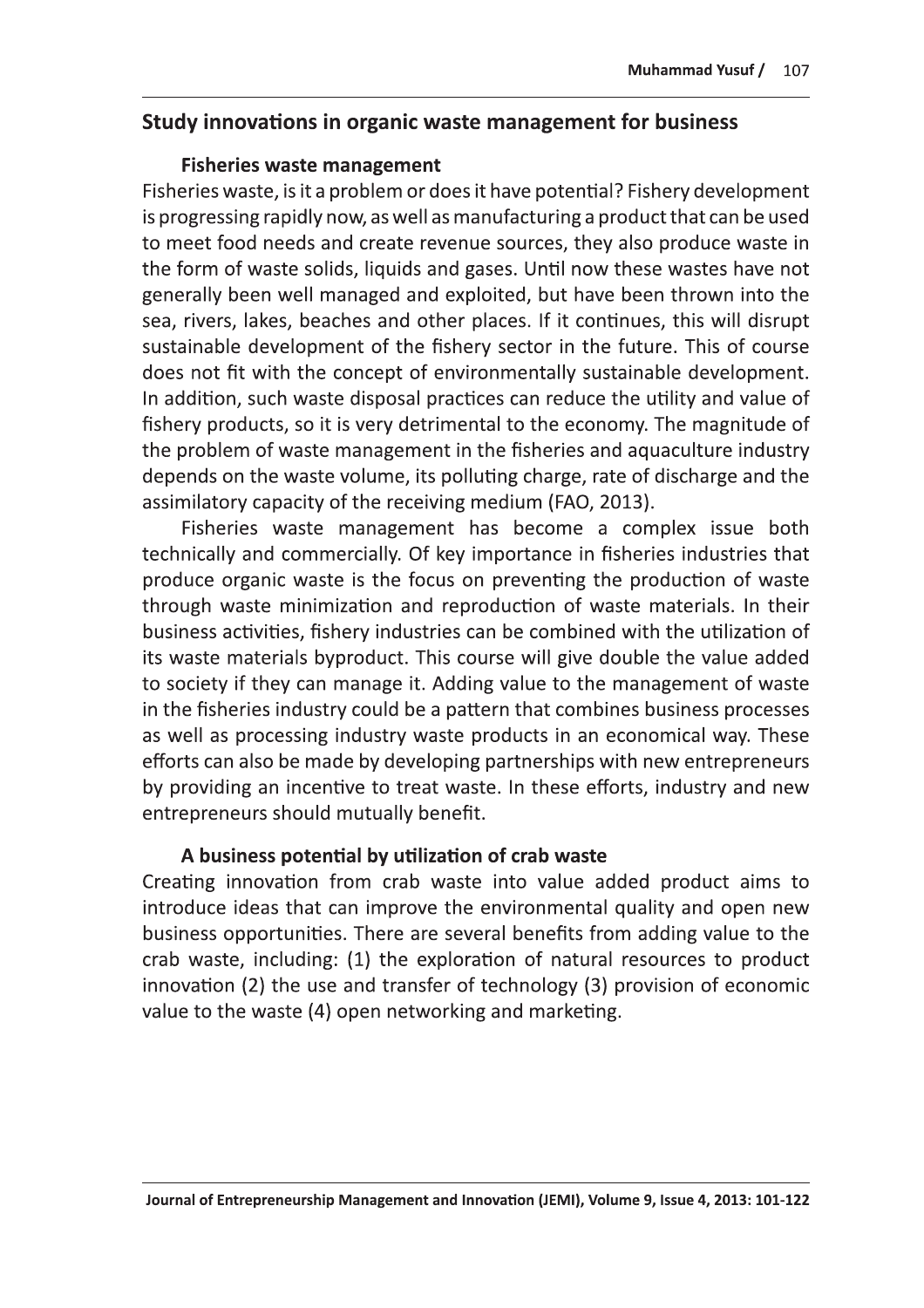#### 108 / Innovations Under the Concept of 'Turning Garbage into Gold' in Fisheries Waste **Management**

#### **Potentials of Indonesian crab industries**

The Blue Swimming Crab (portunus pelagicus) or locally known as 'rajungan' is one of the most popular crab species in Indonesia<sup>9</sup>. Crab products are important fishery export commodities in Indonesia and need careful management attention regarding sustainability of the production chain and natural resource harvesting. Crabs commodities are abundant in Indonesia: 28 processing factories are active in processing this commodity, including canned, frozen and fresh crab products. Crab is important in commercial fisheries and catches have risen substantially. Landings of protunus pelagicus during 2001-2012 reached an average of 27.223 tons per year<sup>10</sup>.

The export of blue swimming crabs began in the mid-1990s due to increased demand from overseas, especially from importers in the United States of America. Before this, this commodity was only consumed locally, and had a very low price. Today, an estimated 95,000 fishermen and 17,000 pickers are involved in the crab business with either small or middle entrepreneurs (Sustainablefish, 2013). They work in over 400 tiny plants or cooking stations throughout Indonesia. Some are directly employed in the crab fishery. In addition, several thousand other people are involved in the fisheries, including middlemen, operators of tiny plants where initial processing is carried out and the final processors who export these products.

#### Supply chains in the crab industry

Almost 90% of the crabs processed in Indonesia are directed to markets in the United States (Yulianto, 2008). Most of the crab factories use pasteurization technology in their production, while only a few factories use sterilization technology. In general, the majority of their products are put in cans, but some are cup or pouch products. Recently some companies have begun intensive innovation with value-added products such as crab cakes and crab balls. Below is the supply and production chain in the crab industry:

<sup>9</sup> Blue Swimming Crabs (Sp. Portunus Pelagicus) resources still rely on catching, while the aquaculture was intensely researched, See http://www.sustainablefish.org

<sup>10</sup> Blue Swimming Crabs come from the tropical waters around Indonesia. One-day-fishing became their system of work and affected quality of the product, as fishermen actually catch and return back to their docks the same day, See http://www.fishsource.org.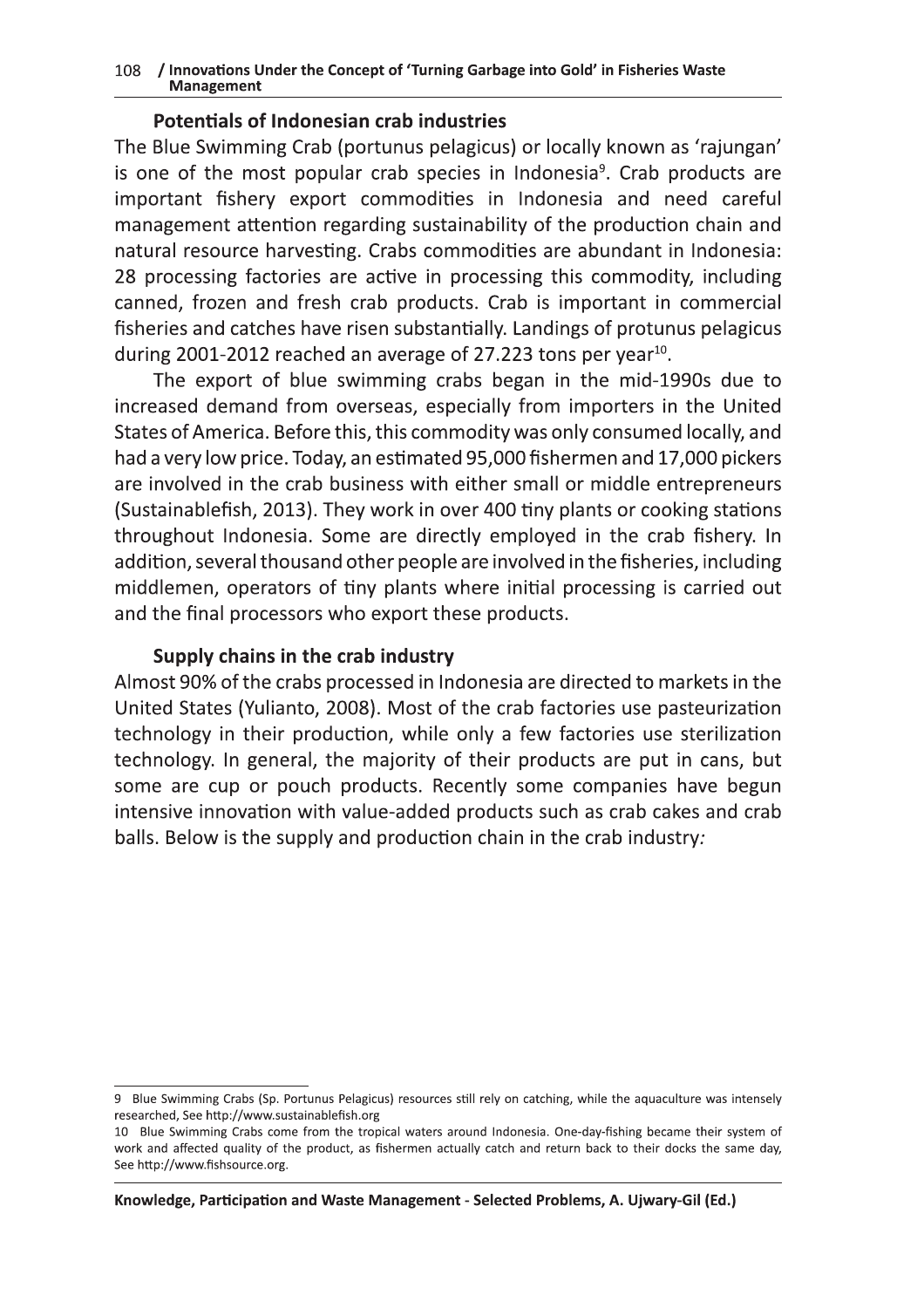

Figure 1. Supply chain of Indonesian Blue Swimming Crab

### Development of by-product from crab waste

The blue swimming crab is one the main commodity exports of the Indonesian fisheries sector. There is a great deal of waste produced by the crab meat canning industry: shell waste makes up approximately  $70 - 90$  % of the total weight of the meat. The large amount of crab shell waste is a serious problem that needs a solution.

The potential for development product related to substance content of crab shells which could be beneficial for supplemental food and feed. Crab shell waste contains substances that can be reused, including some highvalue products such as (1) natural supplements and cosmetic ingredients (2) animal feed additives (3) material spices. This waste could also be developed into a biological liquid extract as a feed additive for salmon that can produce colors which are brighter and fresher than those normally seen in aquaculture. There is thus potential for development in collaboration with the fish feed industry.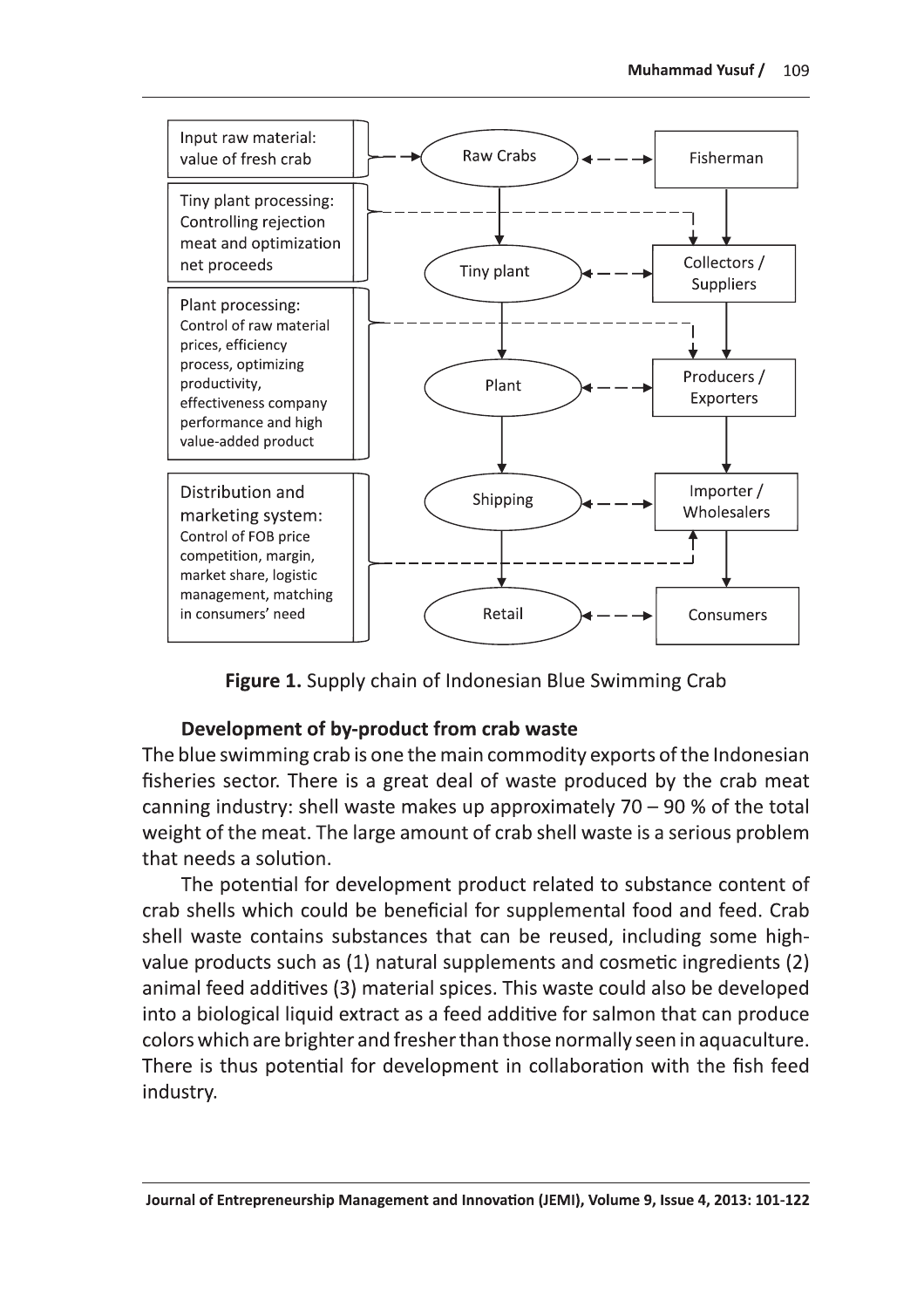#### 110 / Innovations Under the Concept of 'Turning Garbage into Gold' in Fisheries Waste **Management**



Figure 2. Product development of crab shell waste

One of popular by-products from crustacean commodity is chitosan product which forms a white to light-red solid powder. It is a deacetylated derivative from chitin, which is contained in abundance in crustacean shells i.e. crab, shrimp, lobsters and mushrooms. Commercial chitosan is commonly offered as powder or flakes. The chitosan capsule product is marketed as a dietary supplement for lose weight treatment. Crab shell extract is sold in stores in a pill form and is usually labeled as a fat attractor that expels fat from the body (Nutralegacy, 2009). Some pharmaceutical study results suggest that chitosan may help improve cholesterol levels when combined with a low-calorie diet (Ray, 2011; Sharecare, 2013).

#### From crab shell waste to powder - infrastructure technology

According to Nurhidajah and Yusuf (2009) the process of powdering crab shell waste requires several steps, including drying, milling and sieving. The first stage crab shell should be washed and blanched. Afterward, dried crab shell is then placed in a cabinet with a temperature of 70° C for 6 hours. The dried shells have to be downsized using a blender to obtain a smaller shell size, this process aims to further simplify the milling process using a steamroller, then the sifting is done using a sieve size of 60 mesh. It is then in the form of flour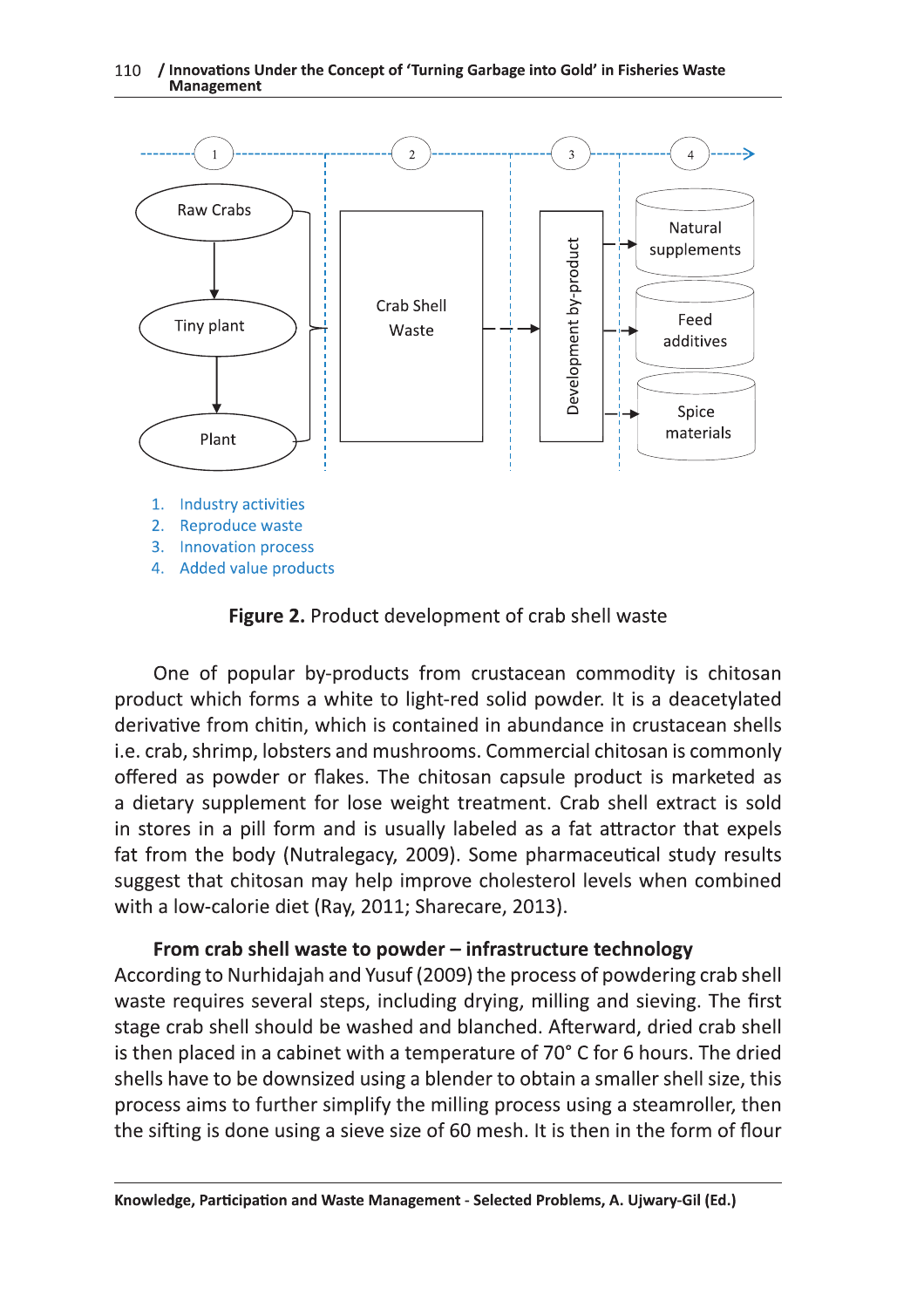ready to be developed into other value-added products for supplemental food and feed.

In a larger scale (commercialization) what is needed is the technology transfer which can be adopted from the industrial processing of waste materials into useful substances. Key success of commercialization of an innovation product cannot be separated from the role of technology (Reisman, 1989; Rogers, 2003). Technology applicability is needed to not only include a grinding machine as main infrastructure but also to include the separation and extraction technology to discover substances required. Technology needs also cover (1) process residues for valuable materials (2) process chemistry to test product development (3) process packaging for final product, and (4) laboratory equipment for daily checks.





#### Framework – planning and model of business

In order to achieve the business success, there must be a good business plan and strategy as a guide to running and controlling the business<sup>11</sup>. Therefore, we need business plans of crab waste to evaluate the business project. The establishment of a crab shell powder factory in Indonesia is appropriate due to the availability of raw materials. In order to develop further crab shell

<sup>11</sup> Business planning concept (Frinces, 2005; 2007)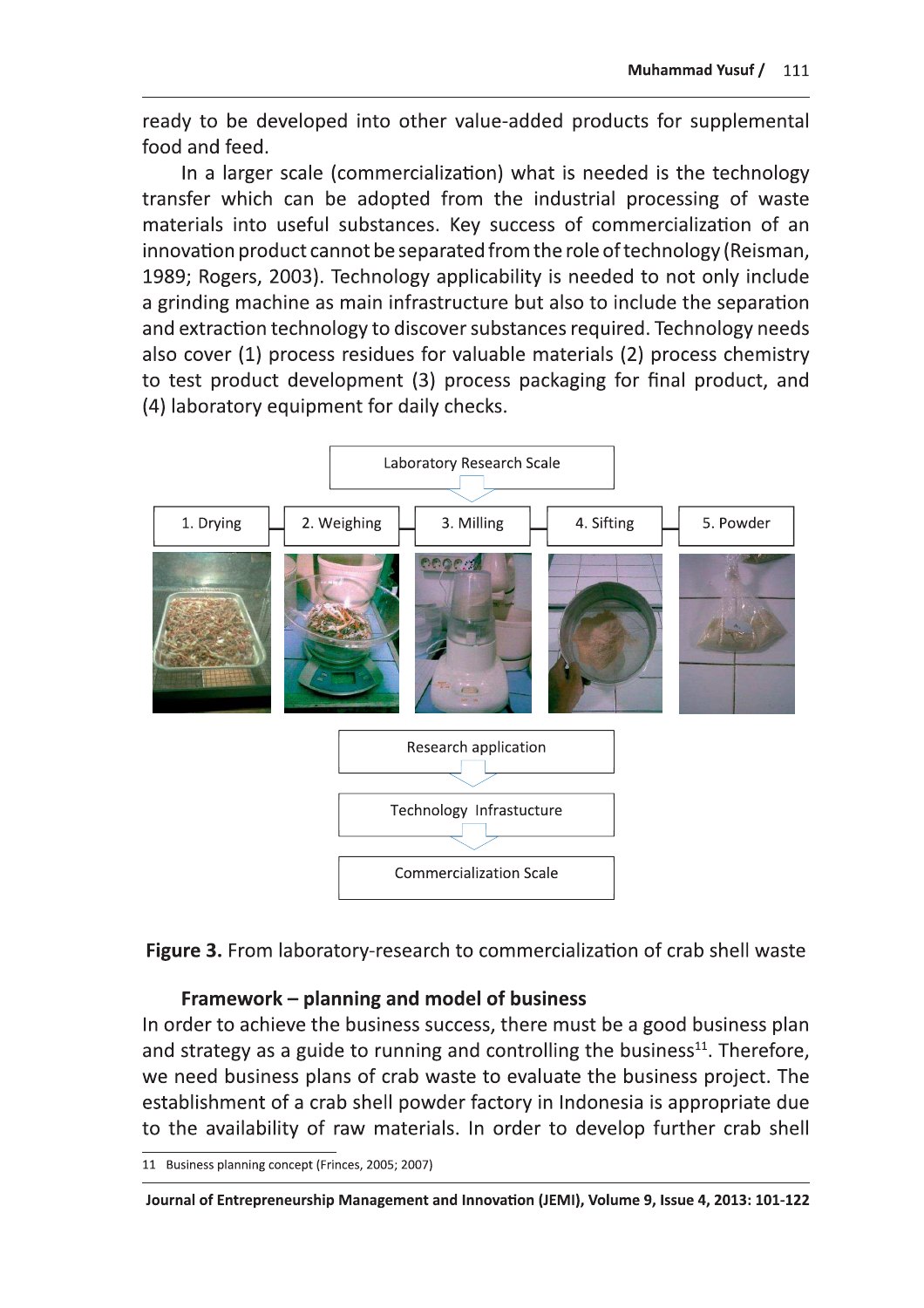powder it is necessary to cooperate with an industry which requires such raw materials as powder shell especially in feed exporter countries e.g. European countries which have good prospects. In addition to the analysis of consumer needs, a marketing strategy involves the following questions:

- What are the benefits of crab shell powder as raw material for the food industries, the feed industries and the health industries?
- Why would someone want crab shell powder, what are the benefits?
- What is the uniqueness and specificity of crab shell powder products?

The intended target market includes (1) the salmon aquaculture industry (2) fish farms (3) the animal feed industry (4) industry food seasonings and flavor enhancer industries, (5) the pharmaceutical industry that produces supplements, and (6) the cosmetics industry. In order to reach this market target, the advantages and benefits of the product should be presented and promoted. Furthermore, it is necessary to learn the framework of actors, barriers, challenges and facilitators (A/B/C/F) to this endeavor. Below is a detailed diagram to illustrate the position of the business:

|                 | <b>Raw material</b>                                                                   | <b>Making the</b><br>powder                         | <b>Exporting to</b><br><b>Abroad</b>                           | <b>Making final</b><br>product                                                       | Selling the<br>product                                                                                  |
|-----------------|---------------------------------------------------------------------------------------|-----------------------------------------------------|----------------------------------------------------------------|--------------------------------------------------------------------------------------|---------------------------------------------------------------------------------------------------------|
|                 | Fishermen                                                                             |                                                     |                                                                | Workforce                                                                            |                                                                                                         |
| <b>Actors</b>   | Middlemen<br>Companies<br>Workforce                                                   | Workforce<br>Supplement<br>Specialist               | Shipping<br>companies                                          | Innovation<br>institutions<br>Laboratory                                             | Distributors,<br>shopping centre<br>and other stores                                                    |
|                 | Entrepreneur<br>Network in the<br>Facilitators crab industries<br>Local<br>Government | Crab factory<br>Fishery and<br>organic<br>companies | Agriculture<br>marketing<br>institution<br>Trade<br>Department | <b>Network</b><br>in exporter<br>country<br>Experts in<br>the required<br>technology | Local network<br>exporter<br>country<br>Industries in<br>pharmaceutical,<br>spices, compost<br>and feed |
|                 | Investment<br><b>Challenges</b> Acquiring the<br>material                             | Acquiring<br>a small<br>factory/plant               | Storage<br>Quality<br>standard                                 | Collaborative<br>partnership<br>agreement                                            | Promotion and<br>awareness                                                                              |
| <b>Barriers</b> | Seasonal effects<br>Human<br>resources<br>Collective<br>consciousness                 | Technology<br>and<br>infrastructure                 | Animal By-<br>products<br>Regulation<br>Export<br>procedures   | Capital and cost Substitute<br>production                                            | Tax<br>products and<br>competitor                                                                       |

|  |  | Table 1. The A/B/C/F chart of the crab shell waste business |
|--|--|-------------------------------------------------------------|
|--|--|-------------------------------------------------------------|

### **Business Analysis and Commercialization Strategy**

Implementation of integrated business, starting with the planned location of crab shell powder industry can be established in Indonesia, considering the availability of sources of raw materials and other support resources. It is also necessary to determine whether specific product innovation can be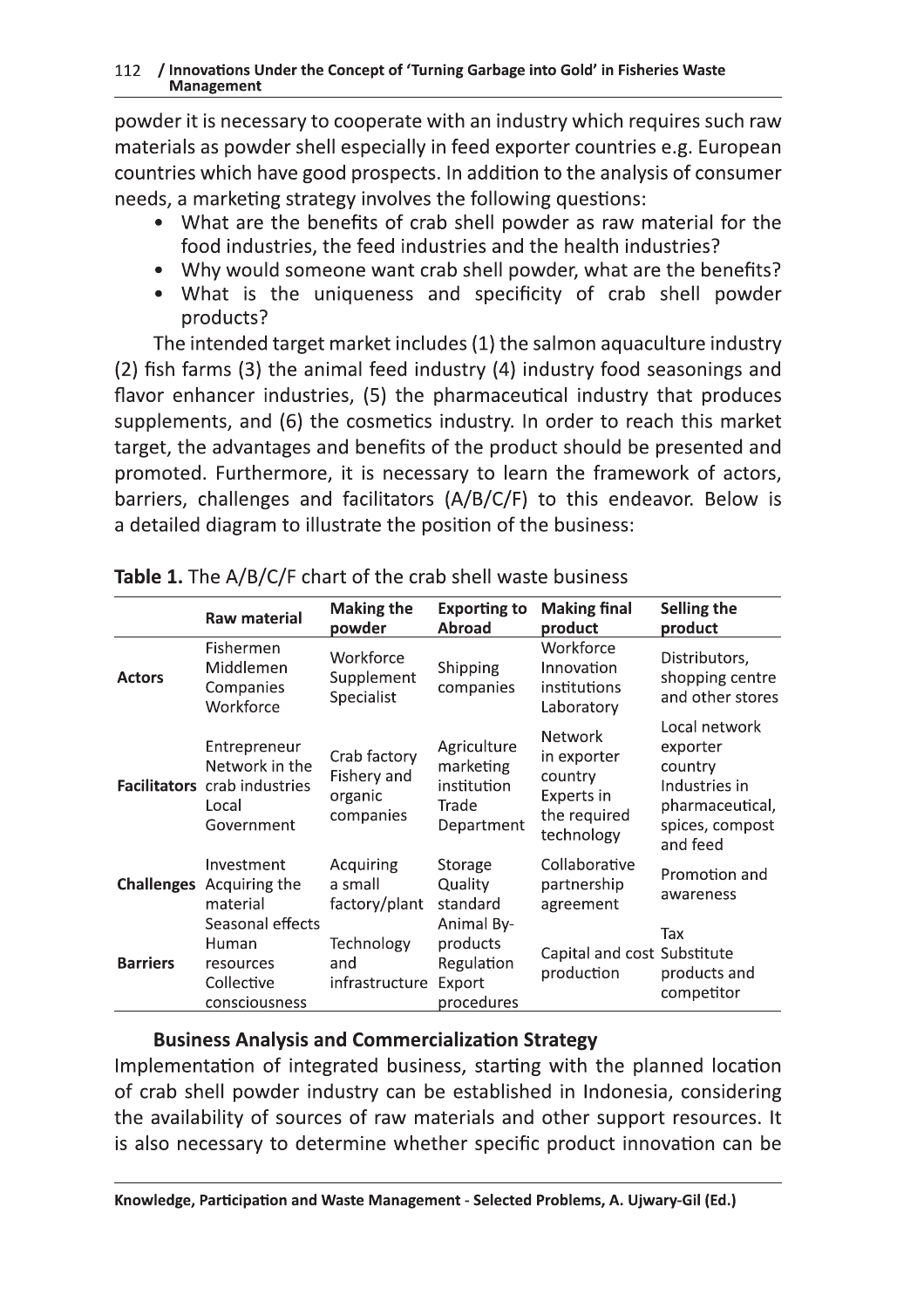harnessed from the waste crab after it has been exported to the country of destination. Further processing of shell powder requires cooperation with institutions abroad as an integrated business. Other important aspects that need to be considered, particularly for business developments, include: (1) principal activities such as logistics, operations, and sales (2) support activities which include procurement, technology development, and human resource management and business facilities. Routine monthly cost components include (1) the cost of procurement of raw materials, (2) supporting materials, (3) transportation, (3) labor, (4) processing operations, (5) packaging and (6) marketing. In order to gain a competitive advantage it is necessary to prepare a new way to coordinate all activities, new procedures and technologies to empower new or different inputs.

**Business description:** This section describes the idea of a business plan relating to products based on crab shell waste raw materials. The main product is crab shell powder where a market share can be expected to be gained. This opportunity is indicated by a need for animal feed products, spice and material health supplements, which is still quite high. The market can be gained through open cooperation, creating publications which give adequate information and conducting an intensive publicity campaign. The reason for selecting this type of business is:

- In Indonesia, crab waste is a cheap raw material and has not yet been utilized optimally.
- There is a potential high price for the end products as supplements and flavor enhancers.
- Contributing to the environmental sustainability of fisheries.
- Potential innovation and technology is still open for product diversification.

**Market analysis:** The market analysis section describes the data and information needs of the market for by-products of organic waste, in particular the commercial products related to crab shells. Data and information that can be collected with respect to market size, the number of potential consumers for products as well as the rate of growth and the development related industries. Powders of crab shells are also being produced and sold in the EU and US as organic soil amendments or compost for gardeners $^{12}$ . In general, the high-end marketing for natural organic products is growing, and the bio-pesticides attribute is definitely an asset (Stewart and Noyes-Hull, 2010). In Europe and Scandinavia in particular, the potential market is still wide open due to the growth of fish farmers, the increasing number of industry feed and pharmaceutical industries. We should remember that the

<sup>12</sup> Potential value of compost markets, see European Compost Network - ECN, and The US Composting Council - USSC.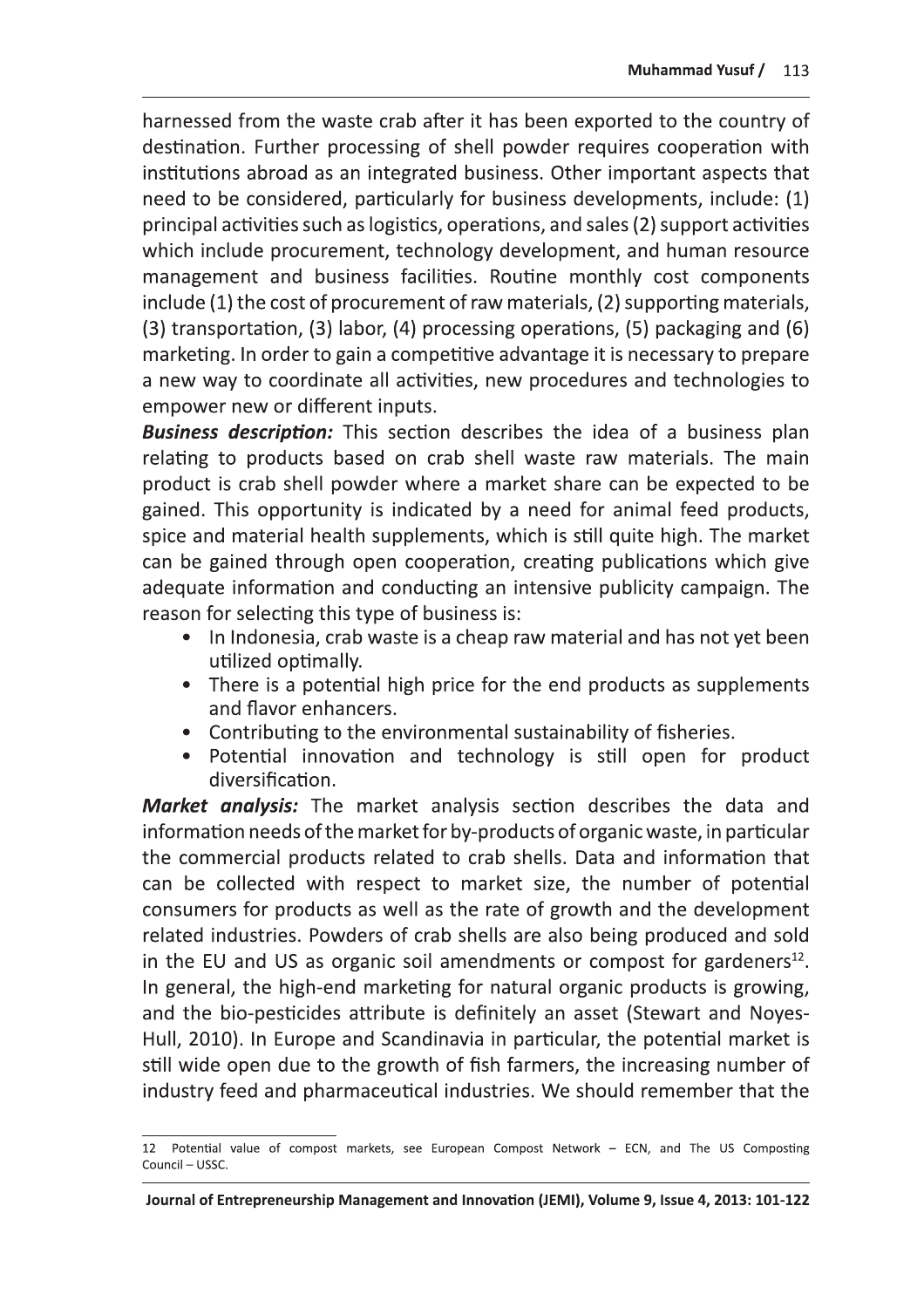Atlantic salmon aquaculture industry has boomed<sup>13</sup>. Specifically, to review the market potential according to the organic waste product innovations that can be developed (Chapter: Development by-product from crab waste), the marketing overview is presented as below:

- Natural supplements: Europe is the largest region for herbal supplements and remedies, accounting for the largest share of the world market (GIA, 2013a). Asia-Pacific and Japan make up the other important markets for herbal supplements on a global basis (Ibid). As reported by GIA (2012) forecasting that the global market for chitin derivatives will reach \$63 billion, while the global chitosan market will reach more than \$21 billion by the year 2015<sup>14</sup>. Chitosan advantage, some reports stated, is more useful for biomedical applications and dehydrations of aqueous solutions than chitin, since it possesses both hydroxyl and amino groups, which can be easily innovated and modified (Cosgrove, 2010).
- $\bullet$ Feed additives: Rising awareness of the benefits of animal feed additives among veterinarians, feed-millers and integrators is expected to contribute to market expansion (Frost and Sullivan, 2006). The global animal feed additives market is growing at a Compounded Annual Growth Rate (CAGR) of 3.8% from 2011 to 2018 (TMR, 2012). As stated by the new market research report on Animal Feed Additives, in Asia Pacific region led by China is represents the largest as well as the fastest growing market worldwide (GIA, 2013b). Growth in the area is led by increasing production as well as demand for such commodity.
- Spices materials: Spices come under commodity markets which are  $\bullet$ high in value (i.e. price) but low in volume (i.e. weight). Spices add flavor and a unique taste to the food, the food industry is ever growing with the spices (M&M, 2013). Spice market key player countries in North America is US, in Asia are India, China, and Japan, and in Europe are UK, Germany, France, Spain, and Italy. India is the fastest growing market (Ibid). The key players for industry spice are e.g. Ajinomoto Co. in Japan, AVT McCormick Ingredients Ltd. in India, and B&G Foods Inc. in US.

**Competition and barriers:** The business world is associated with competition and therefore needs to have a revolutionary product concept and be adaptive to change. Entrepreneurs need to always be aware that all businesses must have an idea or a fresh idea to produce a unique product and take full advantage. Competition will be focused on products that already exist in the current market, for example from kelp supplements and animal feed from

<sup>13</sup> The report for salmon farming industry (Marineharvest, 2013). See also, recent development of aquaculture in Norway (NSC, 2013).

<sup>14</sup> Global Strategic Business Report by Global Industry Analysts, Inc.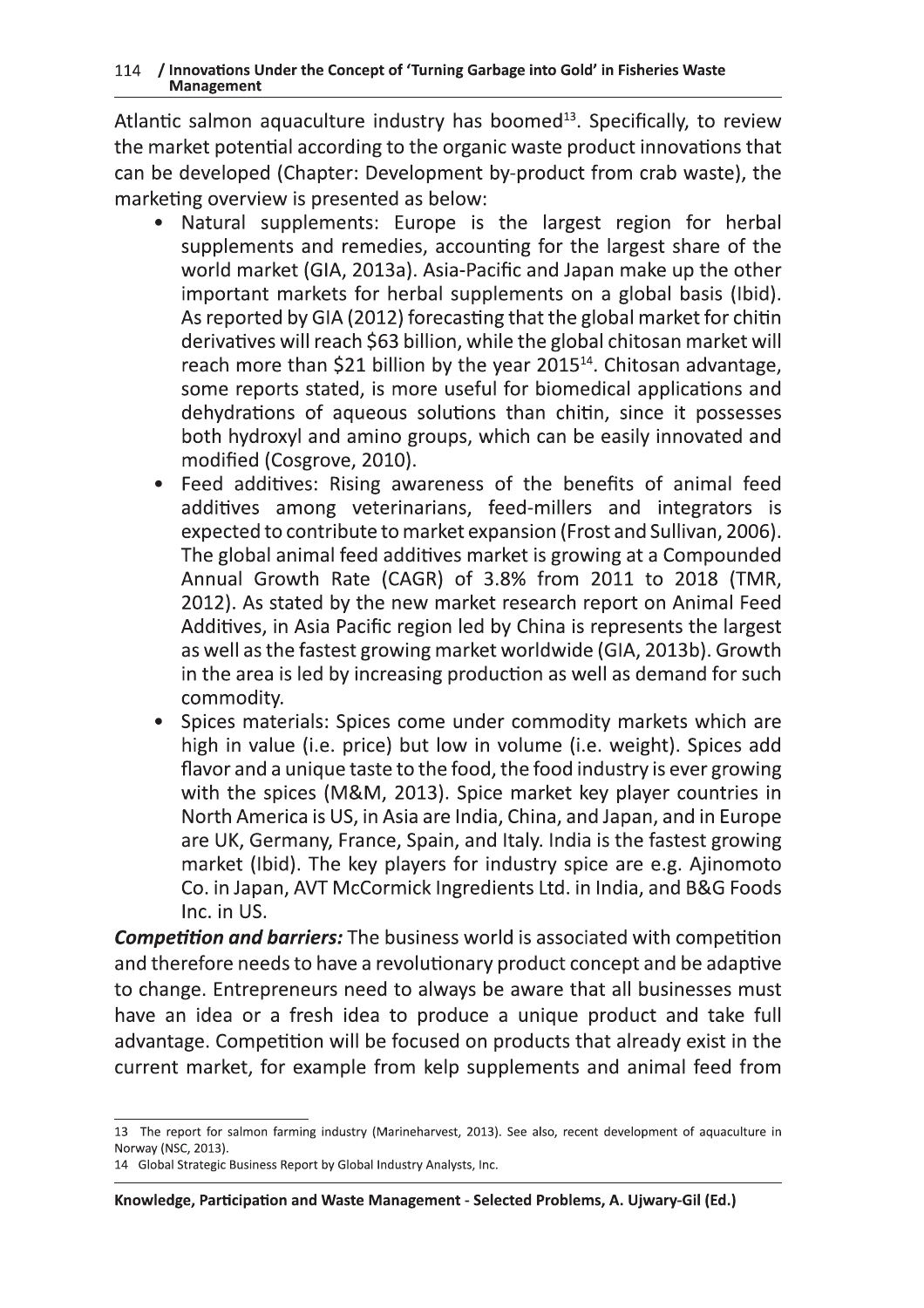fish with low economic value. In addition, substitution products of shrimp and lobster shells powder will put pressure on this business.

In marketing side, there is a hard international market competition between producers of spices, feed additives and natural supplements. Countries such as India, Vietnam, Thailand and China are the main producers of spices and exporters to America, which is the largest consumer of spices by volume and value. The US accounts for 33 % of the market, where western markets have a huge demand for spices products (M&M, 2013). In production side, intense competition also occurs among suppliers of crab powder, due to the fact that well-established industries already have raw material suppliers that offer good quality.

In accordance to the US and EU ban on the use of antibiotics as growth promoters, organic products, i.e. organic feed additives, organic compost, herbal supplements are expected to emerge as suitable alternatives, offering significant growth potential, mainly in countries (e.g. China, Indonesia and India) with large volumes of feed and food exports to the US and EU countries. However, the organic waste industry was subject to additional regulatory burden and potential for impact upon the market restriction through Animal By-products Regulation or Good Industry Practice requirements.

**Business strategy:** The right strategy will attract consumers to buy products and encourage them to open cooperation. Managers need to promote their businesses through a number of marketing methods to explain the quality of the product. It is important that health benefits are included in disseminated information, and this can improve the marketing concept. The results of research into the content of calcium and protein in crab shells can also help promote this product.

There are a number of unique market-based circumstances that affect the organics industry, including regulations, geography, climate, structure of organics market and the progression of resource recovery initiatives (Meinhardt, 1999). In order to develop an international market development strategy for the organic waste industry, it is necessary to examine the nature market in each of target countries. The business strategy for crab shell powder may use Tyler's concept (1996), the main priority is that by-products that are considered to be high value markets tend to be developed first, the second priority is that by-products with lower value high volume markets can be developed thereafter.

#### **Building team and networks**

A team is a group organized to work together to accomplish a set of objectives that cannot be achieved effectively by individuals (Parcon, 2007). Building a team involves a process of selecting, developing, and training a working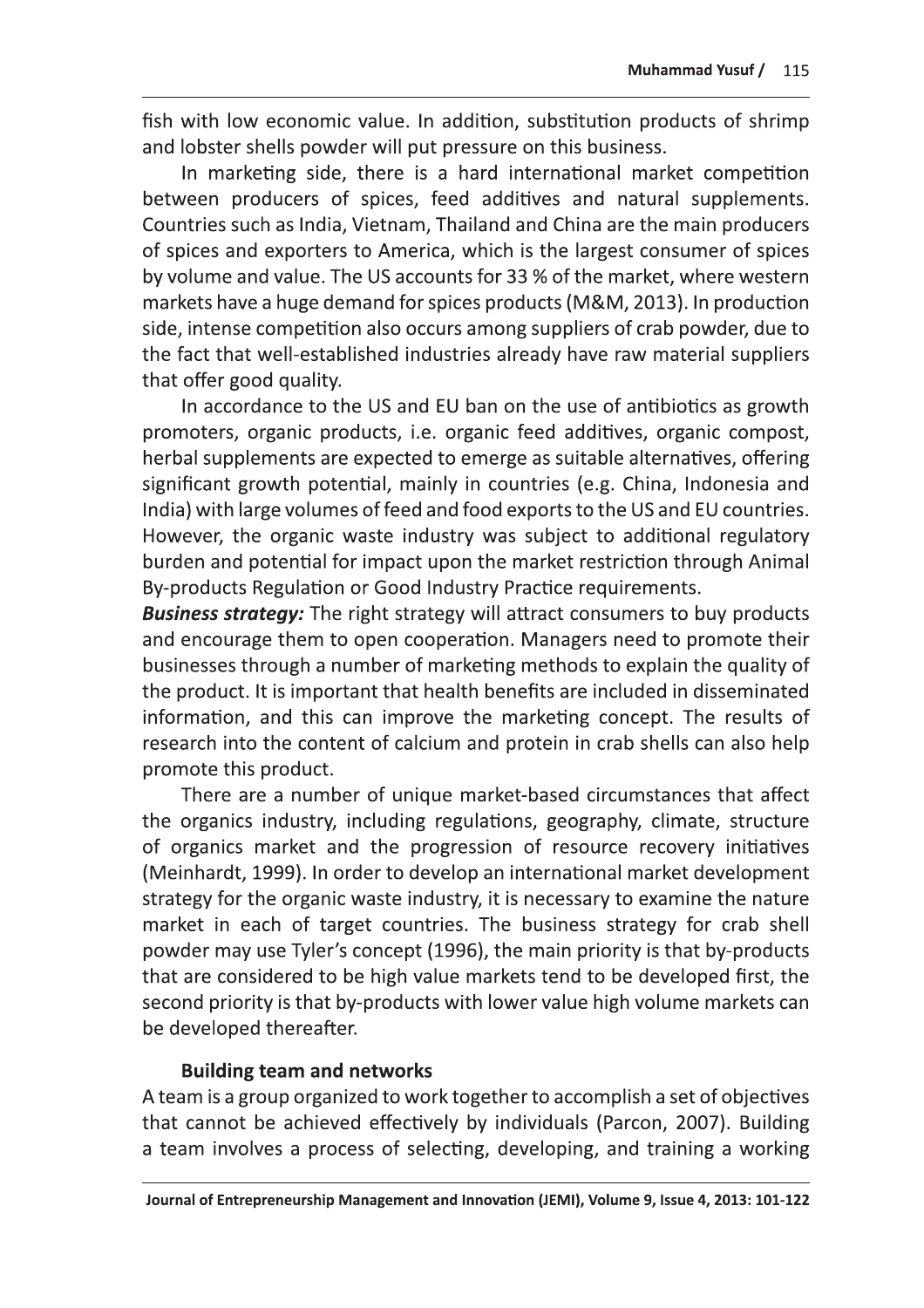## 116 / Innovatio

116 / Innovations Under the Concept of 'Turning Garbage into Gold' in Fisheries Waste<br>
group in order to successfully achieve common goals. It includes motive<br>
members to be responsible for carrying out group tasks. Team b group in order to successfully achieve common goals. It includes motivating members to be responsible for carrying out group tasks. Ieam building  $\mathop{\mathsf{should}}\nolimits$  meet the demands of the task, quality work and  $\mathop{\mathsf{t}}\nolimits$  mely results. Through cooperation and sharing knowledge and skills, a team is often able to complete tasks more effectively than an individual.

The team built for this business involves the element of managers,  $s$  pecialists and technicians. Managers have a responsibility to sustainability and business operations ranging from procurement of raw shell material, marketing and evaluation performance effectiveness. Expertise for the development of this team is required from various disciplines. Employees needed in the early stages include technicians to take care of crab waste material collection, its processing into powder and packing. A chemical engineering expert and a healthcare product quality expert will be required as well. Chemical technicians will be needed to run waste treatment techniques,  $\,$ and a quality expert will be required to guarantee the quality the final product when it is ready to be sold and consumed.  $\;$ 



### Challenges and business implication in global perspective

**Figure 4.** Development link of fisheries waste business Source: Adapted from Gibson (2008).

¡¢££¤¥¦y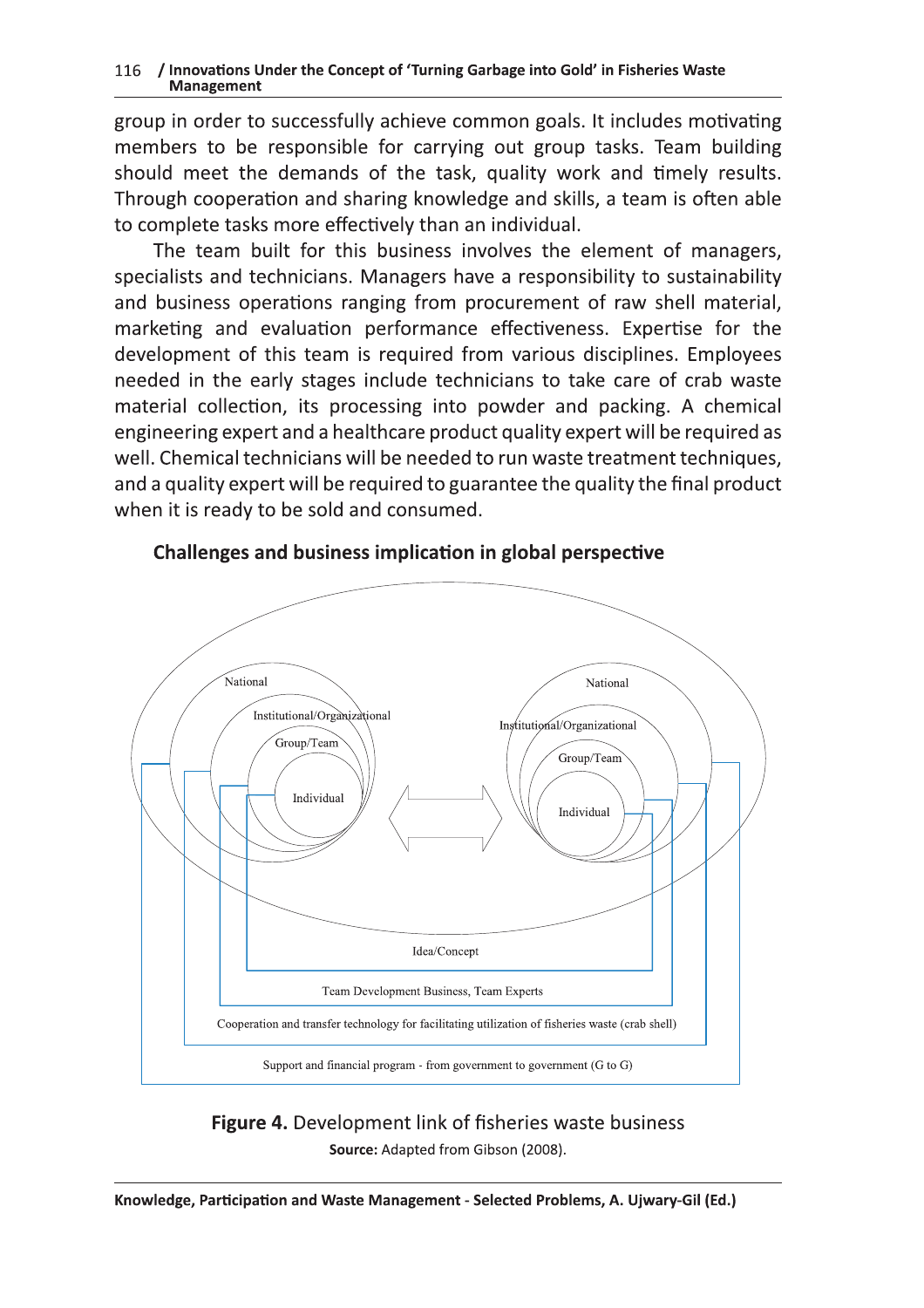The global perspective of the blue economy concept<sup>15</sup> in fisheries sector becomes a driving force for business from waste materials. Solving problems often depends on how to look at the issues. This also applies to the problem of waste<sup>16</sup>. There are many perspectives on waste, whether it is the perspective of industry, environmentalists, community, and government. In turn, the perspective of the waste will cause a reaction to look as a potential. Management of zero waste in industry is a philosophy rather than a process or technology but it certainly can be considered an innovation for business (Capel, 2013). Implementing zero waste concepts in fisheries industry will eliminate all discharges to land, water or air that constitute a threat to many aspects primarily for human health.

The advantages of turning crab shell waste into beneficial products include; availability, low cost and high biocompatibility (Dorris, 2000). Business activities that take advantage of the waste associated with fishery conservation efforts include the interests of society and the primary industrial fishery sector. In order to provide support for this effort, therefore, it continues to be part of a system in the long-term problem solving for the stakeholders to be evaluated and analyzed. These businesses have a positive impact on globalization, especially for; (1) product development innovation opportunities (2) open cooperation among countries and among institutions who are interested (3) in supporting environmental conservation programs and fisheries development programs.

### **Conclusion**

This research produces two important contributions including; (1) a theoretical review of creativity in encouraging new entrepreneurship, and (2) a business proposal for solving environmental problems through new ways of seeing the potential material to be a product worth selling. Business development based on the potential of organic waste in Indonesia provides new challenges for businessmen where the abundance of raw materials becomes an opportunity, in other hand lack of mutual awareness on environmental recovery becomes a weakness. Technology transfer and commercialization process of scientific research needs to be done in accordance with the motivation "from science to business". In this process, the active role of government to facilitate it and institutions of scientific and research to transfer their research results is needed.

For business perspective; The results of this research can be summarized as follows: (1) crab shell waste business development opportunities with

Journal of Entrepreneurship Management and Innovation (JEMI), Volume 9, Issue 4, 2013: 101-122

<sup>15</sup> Paradigm to streamline fisheries resources without waste, See http://blueeconomyindonesia.com/.

<sup>16</sup> Perspective "waste as a problem" or "waste as a potential".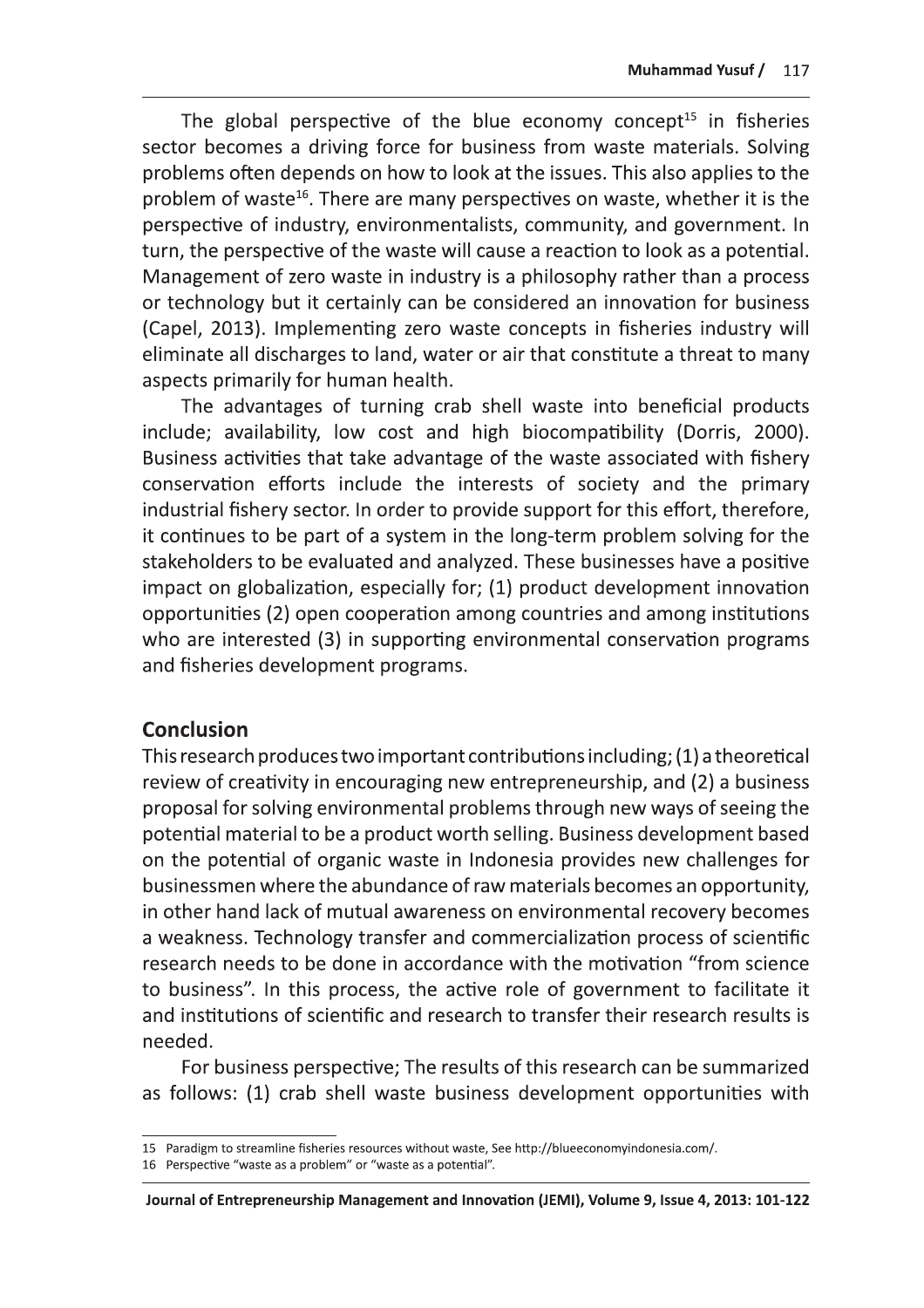118 / Innovations Under the Concept of 'Turning Garbage into Gold' in Fisheries Waste<br>
Management<br>
value added has a promising market (2) there are constraints and the late<br>
technological supporting, it should be addressed value added has a promising market (2) there are constraints and the lack of  $\,$ technological supporting, it should be addressed through cooperation with related industries and the governments (3) the strategy of increasing market  $\overline{\phantom{a}}$ access can be carried out by mapping market potential, increased networking, partnership development, and strengthening inter-business links.

For theory perspective; New patterns of competition between the entrepreneurs in the world contribute to providing the enriched and philosophical meaning of entrepreneurship today. The concept of turning garbage into gold is a simple thought, but it may mean that literally; waste can be taken for free while gold is highly precious. It is a new way of thinking entrepreneurs where opportunities can be done by acting creatively to change from no value to high price. For theory perspective; New patterns<br>
entrepreneurs in the world contribute to<br>
philosophical meaning of entrepreneurship<br>
garbage into gold is a simple thought, but it<br>
can be taken for free while gold is highly preci<br>
e

author is grateful to Lene Foss, David V. Gibson and Colette Henry for  $\overline{\text{const}}$ ructive comments and valuable suggestions. The author also wishes to thank the Indonesian crab producers and their management member who  $s$ pent time and shared information related this research.  $\;$ 

### **References**

- Baldacchino, L. (2009). Entrepreneurial creativity and innovation. First International Conference on Strategic Innovation and Future Creation, Floriana – Malta. Retrieved from http://www. strategicfutures.eu/\_\_data/assets/pdf\_file/0011/87599/leonie\_ baldacchino paper entrepreneurial creativity innovation.pdf.  $\lambda$  CCessed 27 May 2013.
- Barringer, B.R., Ireland, R.D. (2006). *Entrepreneurship: Successfully launching* new ventures. New Jersey: Pearson Prentice Hall.<br>...
- Capel,  $C_{\cdot}$ (2013) Innovations in waste. Waste Management World. Retrieved  $from:$ http://www.waste-managementworld.com/articles/print/volume-11/issue-2/features/  $\begin{bmatrix} \text{innovations-in-waste.html} \ \text{Accessed 2 October 2013} \end{bmatrix}$
- Caldecott, J., Indrawan, M., Rinne P., Halonen, M. (2011). *Indonesia-Norway* oywrqpsrvtyvrqys|wxuw{pyy~sxv|srw xs-e8C8-fAD>:9MDE-bG<T-Final Report 3 May 2011.
- Cosgrove, J. (2010). The Global Chitosan Market: Increasing application prospects are contributing to a continued positive outlook. Nutraceuticals World, Edition 2 December 2010.<br>.
- Dorris, K. (2000). *Removal of Heavy Metals from Wastewater Using Crab* s*hells,* Lamar University. Beaumont: Texas.
- Drucker, P.F. (1985). The practice of entrepreneurship, innovation and entrepreneurship practice and principles. New York: Harper & Row.

knowledge, Participation and Waste Management - Selected Problems, A. Ujwary-Gil (Ed.)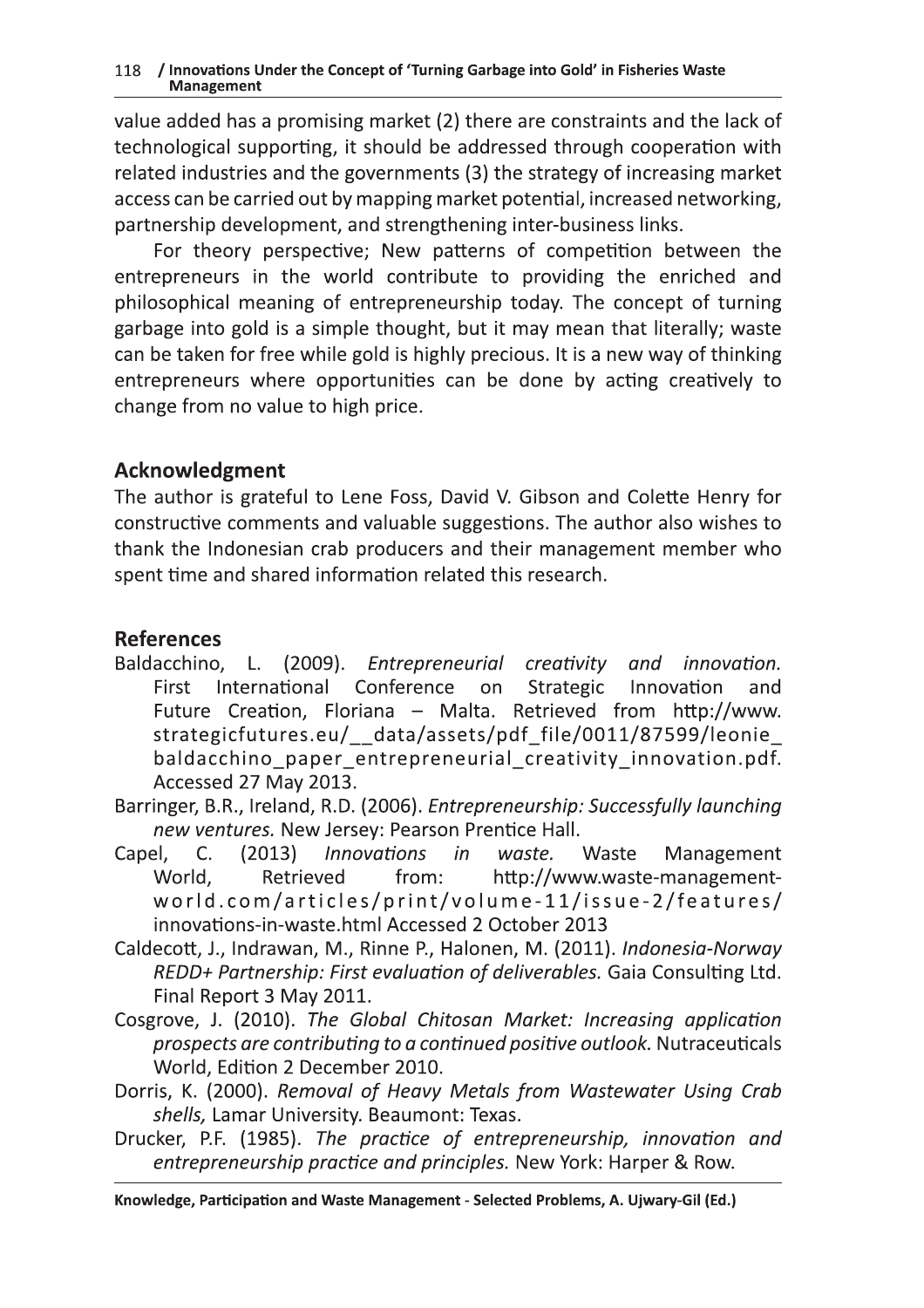- FAO (2013). Waste management of fish and fish products. Fisheries and Aquaculture Department. Food and Agriculture Organization.
- Fenoaltea, S. (1976). Real value added and the measurement of industrial production. Annals of Economic and Social Measurement, 5(1), 111-137.
- Frinces, Z.H. (2005). *Entrepreneurship and Business Innovation*. Yogyakarta: Darussalam.
- Frinces, Z.H. (2007). Business Planning Concept and Implementation. Yogyakarta: Mida Library.
- Frost J., Sullivan P. (2006). Southeast Asian Animal Feed Additives Markets. Taylors Lane, Dublin: Research and Markets.
- Foss, L., lakovleva, T., Kickul, J., Oftedal, E.M., Solheim, A. (2011). Taking innovations to market: The role of strategic choice and the evolution of dynamic capabilities. International Journal of Entrepreneurship and Innovation, 12(2), 105-116.
- Fuduric, N. (2008). The Sources of Entrepreneurial Opportunities: Individuals and the Environment. PhD Dissertation. Aalborg University, Denmark.
- GIA (2012). Chitin and Chitosan Global Strategic Business Report. San Jose, CA: Global Industry Analysts, Inc.
- GIA (2013a). Herbal Supplements and Remedies Global Strategic Business Report. San Jose, CA: Global Industry Analysts, Inc.
- GIA (2013b). Animal Feed Additives Global Strategic Business Report. San Jose, CA: Global Industry Analysts, Inc.
- Gibson, D. (2008). Commercial feasibility and the importance of markets. The University of Texas at Austin.
- Gibson, D., Smilor, R. (1991). Key variables in technology transfer: A fieldstudy based empirical analysis. Journal of Engineering and Technology Management, 8(3-4), 287-312.
- Henry, C. (Ed.). (2007). Entrepreneurship in the creative industries: An international perspective. Cheltenham: Edward Elgar.
- Humphreys, P., Mcadam, R., Leckey, J. (2005). Longitudinal evaluation of innovation implementation in SMEs. European Journal of Innovation Management, 8(3), 283-304.
- Jaworski, B.J., Kohli A.K. (1993). Market orientation: Antecedents and consequences. Journal of Marketing, 57(3), 53-70.
- Li, T., Calantone, R.J. (1998). The impact of market knowledge competence on new product advantage: conceptualization and empirical examination. Journal of Marketing, 62(4), 13-29.
- Lumpkin, G.T., Dess, G.G. (1996). Clarifying the entrepreneurial orientation construct and linking it to performance. Academy of Management Review, 21(1), 135-172.
- Lumpkin, G.T., Dess, G.G. (2001). Linking two dimensions of entrepreneurial orientation to find performance: The moderating role of environment and industry life cycle. Journal of Business Venturing, 16(5), 429-445.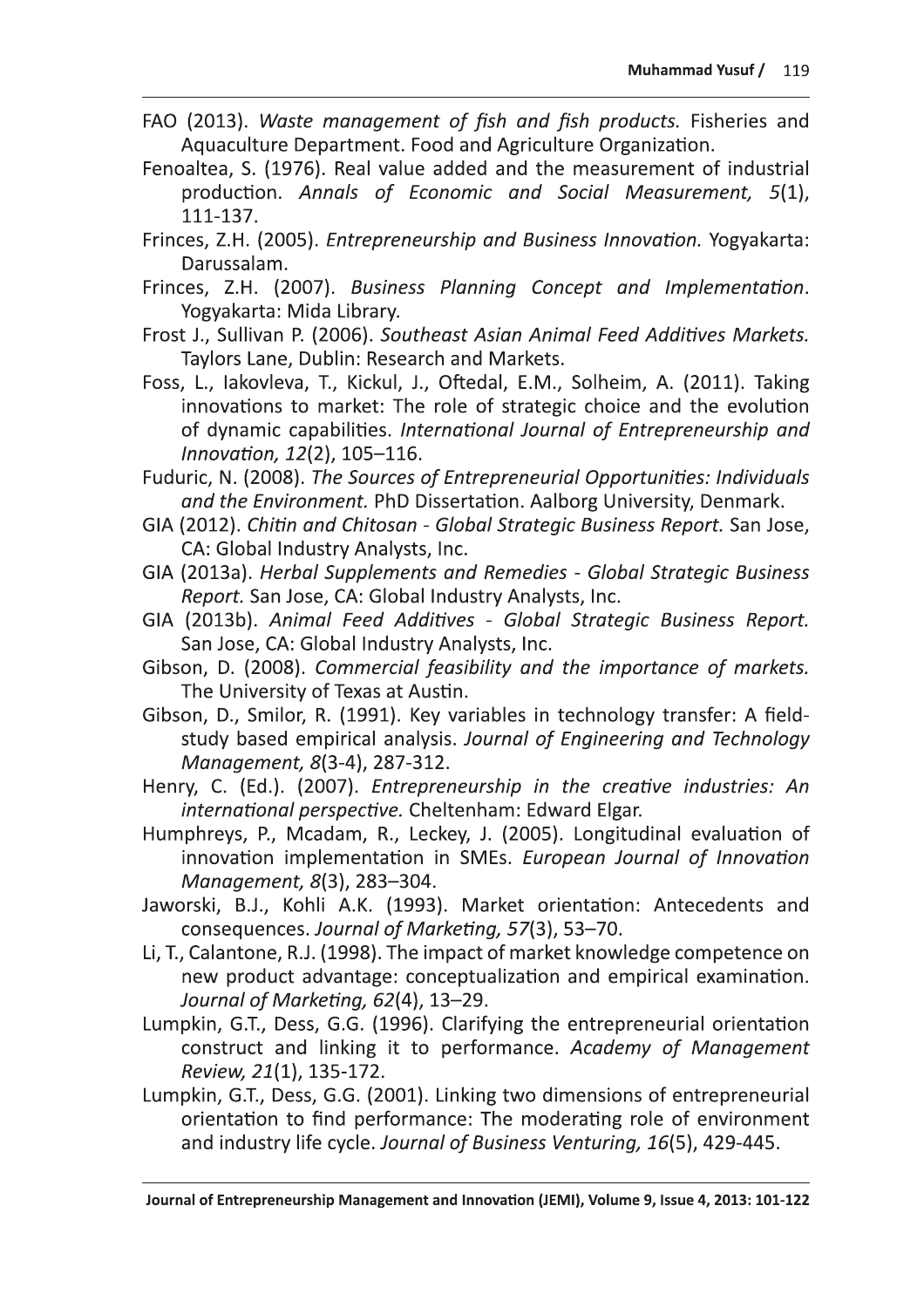- Marineharvest (2013). Salmon Farming Industry Handbook 2013. Marine Harvest. Bergen, Norway.
- Meinhardt (1999). Organics Market Development Strategy. Canberra: Environment Australia.
- Melkers, J.E., Bugler, D., Bozeman, B. (1993). Technology transfer and economic development. In: Bingham R., and Meir, R. ed. Theories of Local Economic Development. New York: Sage Publications.
- Meredith, G., Nelson, R., Neck, P. (1996). The Practice of Entrepreneurship. Lagos: University of Lagos Press.
- M&M (2013). Global Spices Market by Type, Applications and Geography: Trends and Forecasts (2011-2016). Pune: Markets & Markets.
- Molina-Castillo, F-J., Munuera-Aleman J-L. (2009). The joint impact of quality and innovativeness on short-term new product performance. Industrial Marketing Management, 38(8), 984-993.
- Narver, J.C., Slater, S.F. (1990). The effect of a market orientation on business profitability. Journal of Marketing, 54(4), 20-35.
- Nikijuluw, V. (2012). Mapping of market opportunities in Indonesia for Norwegian suppliers of sustainable marine solutions: Technologies and services for fisheries and aquaculture. A report prepared for Innovation Norway, November 2012.
- NSC (2013). Aquaculture in Norway. The Norwegian Seafood Council. Tromsø, Norway.
- Nurhidajah, Yusuf, M. (2009). Analysis of protein, calcium and acceptance of flour from crab waste. National Seminar Proceedings, University of Muhammadiyah Semarang.
- Nutralegacy (2009). Important Health Benefits of Crab Shell Extract. Nutra Legacy, Edition 10 November 2009.
- Nystrom, H. (1993). Creativity and Entrepreneurship. Creativity and Innovation Management, 2(4), 237 -242.
- Okpara, F.O. (2007). The value of creativity and innovation in entrepreneurship. Journal of Asia Entrepreneurship and Sustainability, 3(2), 1-14.
- Parcon, P. (2007). Develop Your Team Building Skills. New Delhi: Lotus Press.
- Pyle L.S. (2010). How to Do Market Research The Basics. Entrepreneur, Edition 23 September 2010.
- Reisman, A. (1989). Technology transfer: A taxonomic view. Journal of Technology Transfer, 14(3-4), 31-36.
- Rogers, E.T. (2003). Diffusion of Innovations. Fifth edition. New York: Free Press.
- Ray, S.D. (2011). Potential aspects of chitosan as pharmaceutical excipient. Acta Poloniae Pharmaceutica-Drug Research, 68(5), 619-622.
- Shane, S. (2003). A General Theory of Entrepreneurship. Cheltenham: **Edward Elgar.**

Knowledge, Participation and Waste Management - Selected Problems, A. Ujwary-Gil (Ed.)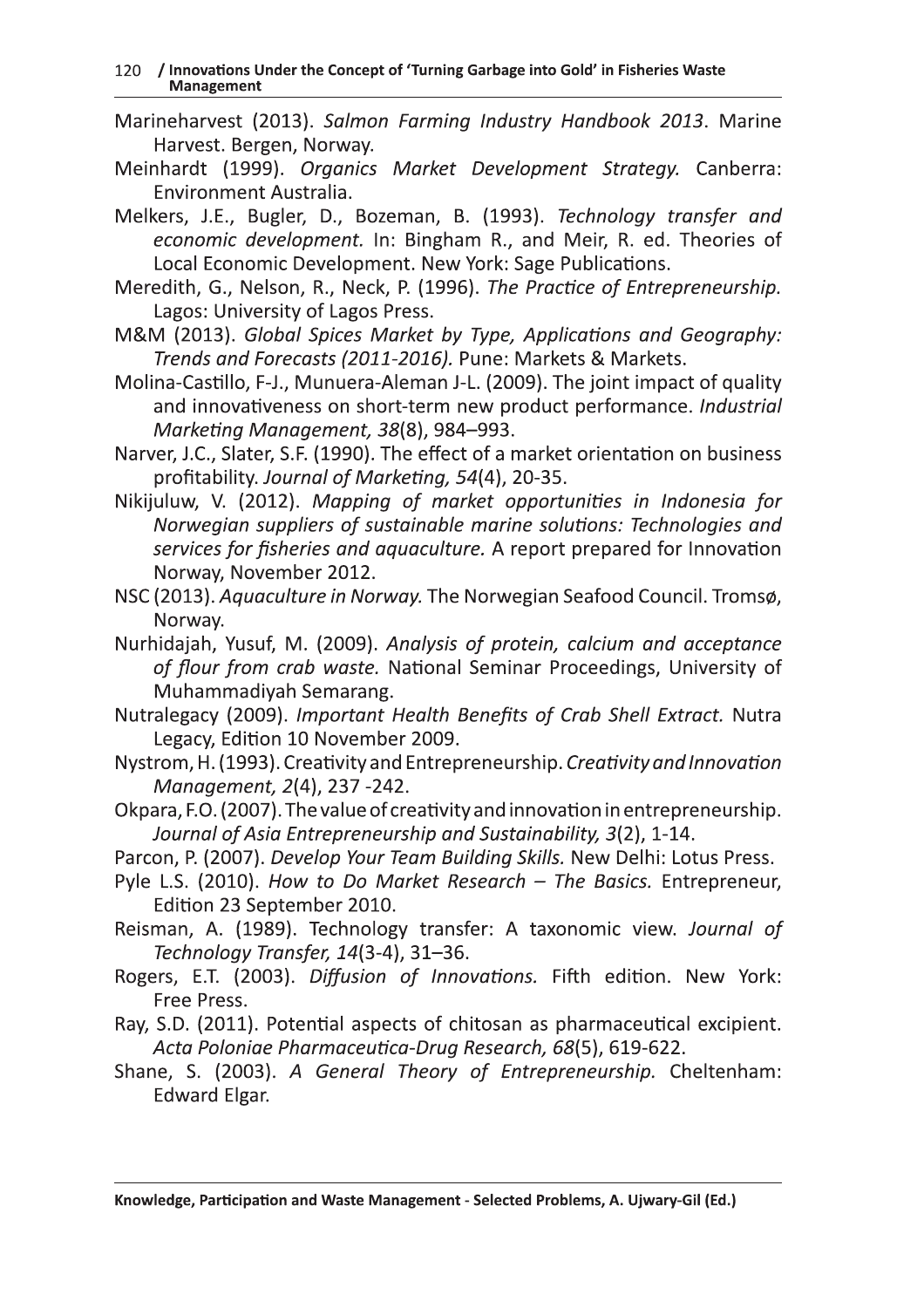- Sharecare (2013). Herbal supplements What are chitosan supplements? Retrievedfrom:http://www.sharecare.com/health/herbal-supplements/ what-is-chitosan accessed 13 October 2013.
- Stewart, G., Noyes-Hull, G. (2010). Feasibility of Producing Value added Products from Snow Crab Processing Waste in Cape Breton, Nova Scotia. The Gulf Aquarium and Marine Station Cooperative, Nova Scotia.
- Sustainablefish (2013). Indonesian blue swimming crab fishery improvement project. Retrieved from: http://www.sustainablefish.org/fisheriesimprovement/crabs/ indonesian-blue-swimming-crab. Accessed 25 May 2013.
- Tyler, R.W. (1996). Winning the Organics Game: The Compost Marketer's Handbook. Alexandria, Virginia: ASHS Press.
- TMR (2012). Animal Feed and Feed Additives Market Global Industry Size, Market Share, Trends, Analysis, and Forecast 2011 - 2018. Albany NY: Transparency Market Research.
- Weerawardena, J. (2003). Exploring the role of market learning capability in competitive strategy. European Journal of Marketing, 37(3-4), 407-429.
- Witt, P. (2004). Entrepreneurs' networks and the success of start-ups. Entrepreneurship and Regional Development, 16(5), 391 - 412.
- Wycoff, J. (1991). Mindmapping: Your Personal Guide to Exploring Creativity and Problem Solving. New York: The Berkley Publishing Group.
- Yulianto, T. (2008). Ketika si capit biru terjepit krisis. Inspirasi Agribisnis Indonesia - AGRINA, Edition 10 November 2008. Retrieved from http://www.agrina-online.com/show\_article.php?rid=10&aid=1569 Accessed 25 May 2013
- Zimmerer, T.W., Scarborough, N.M. (1996). Entrepreneurship and New Venture Formation. Upper Saddle River, New Jersey: Prentice Hall International.